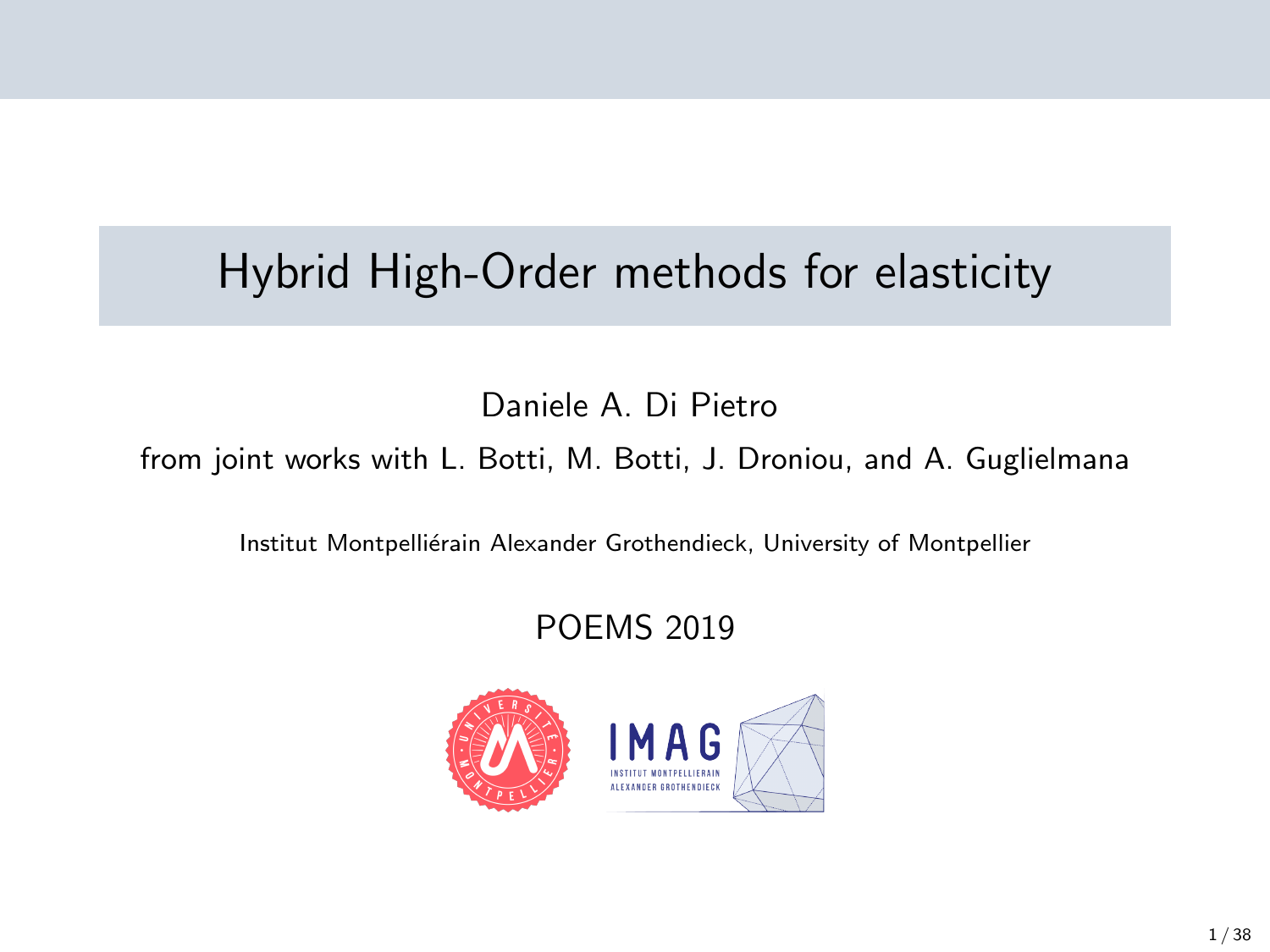### Model problem I

Let  $\Omega \subset \mathbb{R}^d$ ,  $d \in \{2,3\}$ , be a bounded, connected polyhedral domain For  $f \in L^2(\Omega;\mathbb{R}^d)$ , we consider the elasticity problem

$$
-\nabla \cdot (\sigma(\cdot, \nabla_{\mathbf{s}} u)) = f \quad \text{in } \Omega, \n u = 0 \quad \text{on } \partial \Omega,
$$

with  $\sigma:\Omega\times\mathbb{R}_\mathrm{sym}^{d\times d}\to\mathbb{R}_\mathrm{sym}^{d\times d}$  possibly nonlinear strain-stress law and

$$
\nabla_{\rm s} u \coloneqq \frac{1}{2} \left( \nabla u + \nabla u^{\rm T} \right)
$$

In weak form: Find  $u \in U \coloneqq H_0^1(\Omega)^d$  s.t.

$$
a(u,v) := \int_{\Omega} \sigma(\cdot, \nabla_{\mathbf{s}} u) : \nabla_{\mathbf{s}} v = \int_{\Omega} f \cdot v \qquad \forall v \in U
$$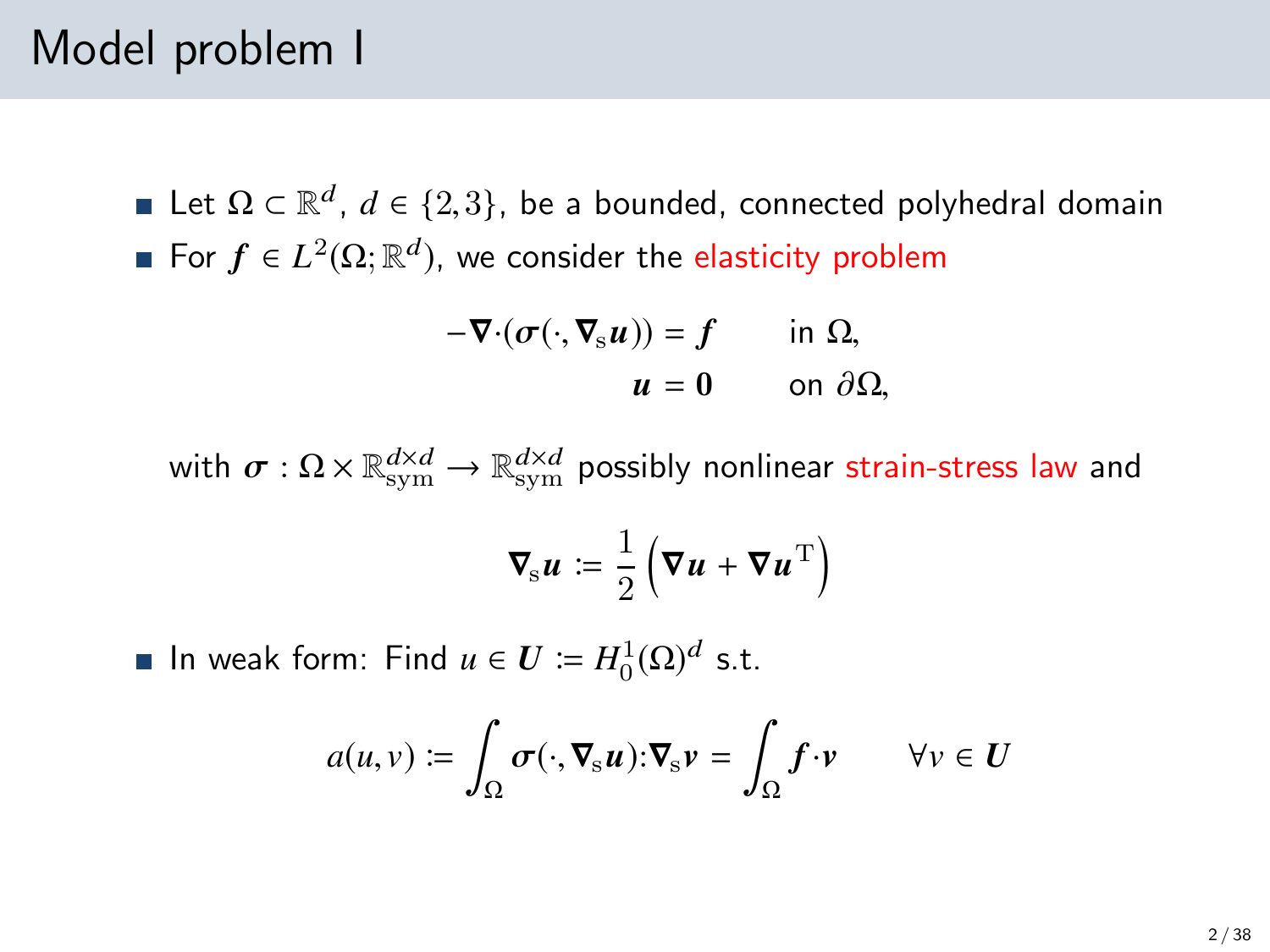### Example (Linear elasticity)

Given a uniformly elliptic fourth-order tensor-valued function  $\mathbf{C}: \Omega \to \mathbb{R}^{d^4}$ , for a.e.  $\mathbf{x} \in \Omega$  and all  $\boldsymbol{\tau} \in \mathbb{R}^{d \times d}$ ,

 $\sigma(x,\tau) = C(x)\tau$ .

For homogeneous isotropic media,  $C(x)\tau = 2\mu\tau + \lambda \operatorname{tr}(\tau)I_d$ .

#### Example (Hencky–Mises model)

Given  $\lambda : \mathbb{R} \to \mathbb{R}$  and  $\mu : \mathbb{R} \to \mathbb{R}$ , for a.e.  $x \in \Omega$  and all  $\tau \in \mathbb{R}^{d \times d}$ ,

$$
\boldsymbol{\sigma}(\boldsymbol{\tau}) = 2\mu(\text{dev}(\boldsymbol{\tau}))\boldsymbol{\tau}\boldsymbol{I}_d + \lambda(\text{dev}(\boldsymbol{\tau}))\,\text{tr}(\boldsymbol{\tau})\boldsymbol{I}_d,
$$

where  $\text{dev}(\tau) \coloneqq \text{tr}(\tau^2) - d^{-1} \text{tr}(\tau)^2$ .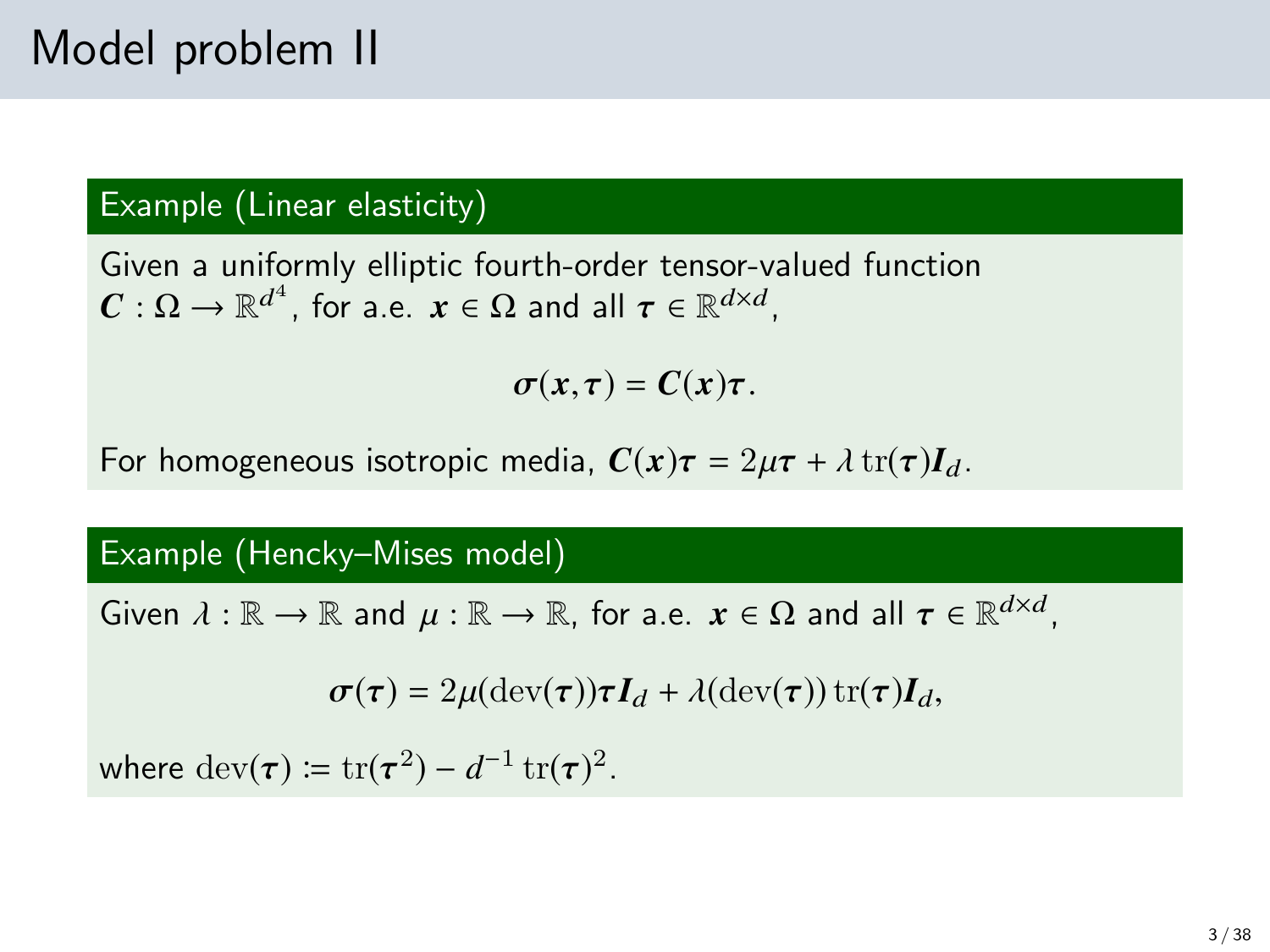### Example (Isotropic damage model)

Given the damage function  $D : \mathbb{R}^{d \times d}_{sym} \to (0,1)$  and C as above, for a.e.<br> $\mathbf{v} \in \mathbb{C}$  and all  $\pi \in \mathbb{R}^{d \times d}$  $x \in \Omega$  and all  $\tau \in \mathbb{R}^{d \times d}$ ,

$$
\sigma(x,\tau)=(1-D(\tau))\,C(x)\tau.
$$

### Example (Second-order model)

Given Lamé parameters  $\mu$ ,  $\lambda$  and second-order moduli  $A$ ,  $B$ ,  $C$ , for all  $\tau \in \mathbb{R}^{d \times d}$ ,

$$
\sigma(\tau) = 2\mu\tau + \lambda \operatorname{tr}(\tau) + A\tau^2 + B \operatorname{tr}(\tau^2)I_d + 2B \operatorname{tr}(\tau)\tau + C \operatorname{tr}(\tau)^2 I_d.
$$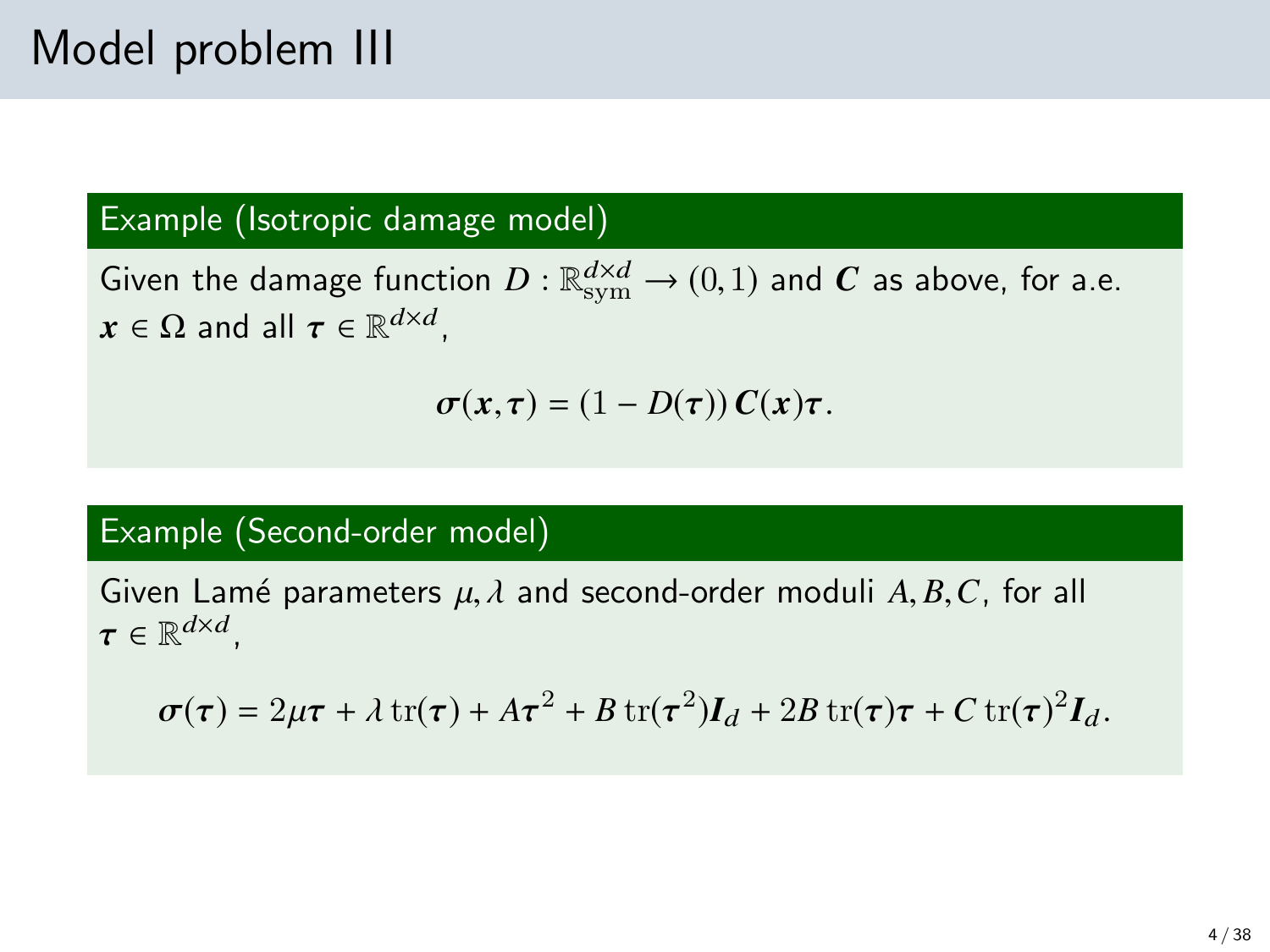- **Linear elasticity DP and Ern, 2015**
- Nonlinear elasticity [M. Botti, DP, Sochala, 2017]
- **Uniform local Korn inequality [L. Botti, DP, Droniou, 2018]**
- Low-order, global Korn inequality [M. Botti, DP, Gugliemana, 2019]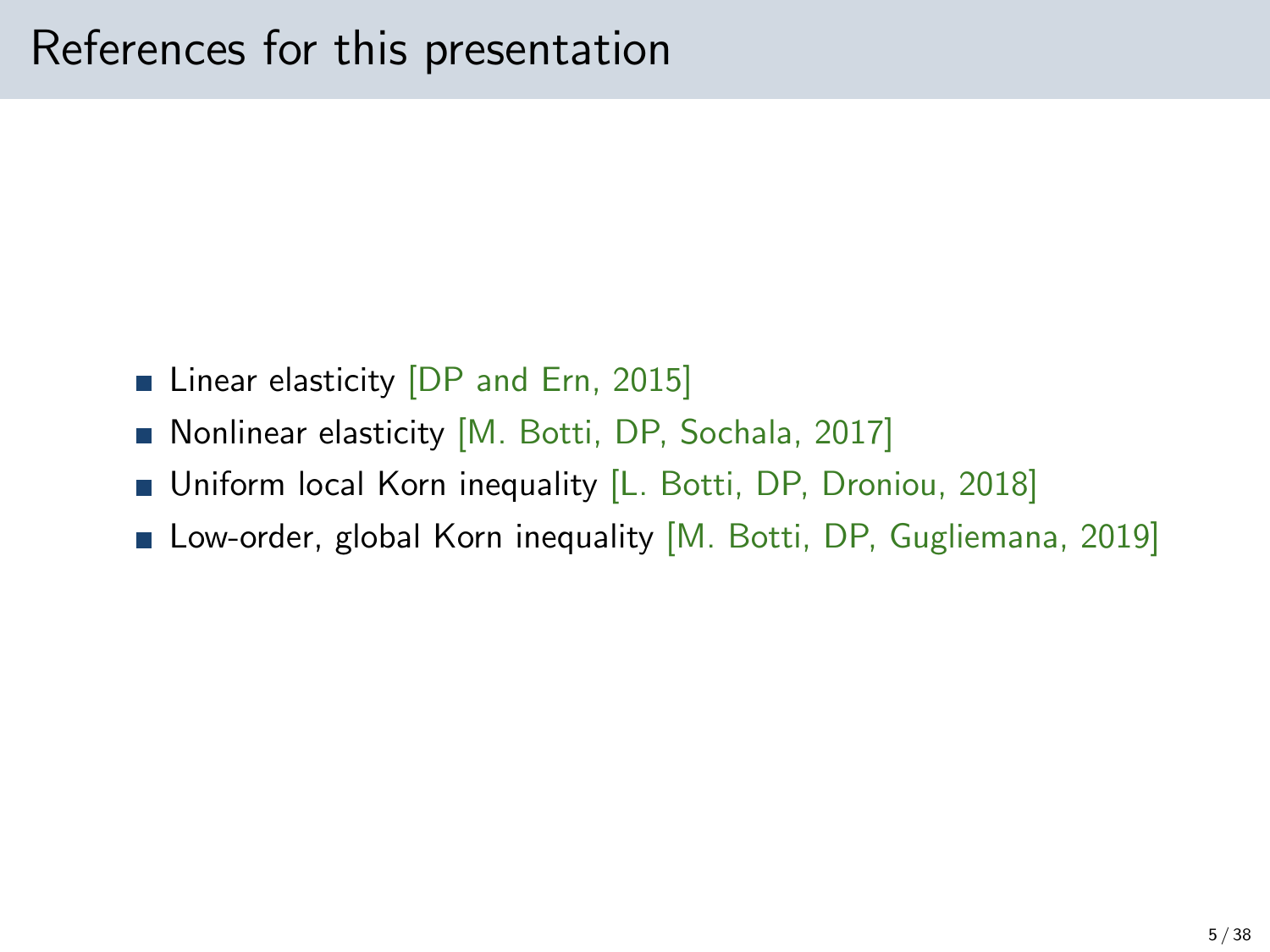Definition (Regular mesh sequence)

For any  $h \in H$ , let  $M_h = (\mathcal{T}_h, \mathcal{F}_h)$  with

- $\mathcal{T}_h$  set of polyhedral elements;
- $\mathcal{F}_h$  set of polygonal faces.

The mesh sequence  $(M_h)_{h \in H}$  is regular if

- It admits a shape regular matching simplicial submesh  $\mathfrak{M}_h = (\mathfrak{T}_h, \mathfrak{F}_h)$ ;
- **For any**  $T \in \mathcal{T}_h$  and any  $\tau \in \mathcal{I}_h$  s.t.  $\tau \subset T$ ,

$$
h_\tau \simeq h_T.
$$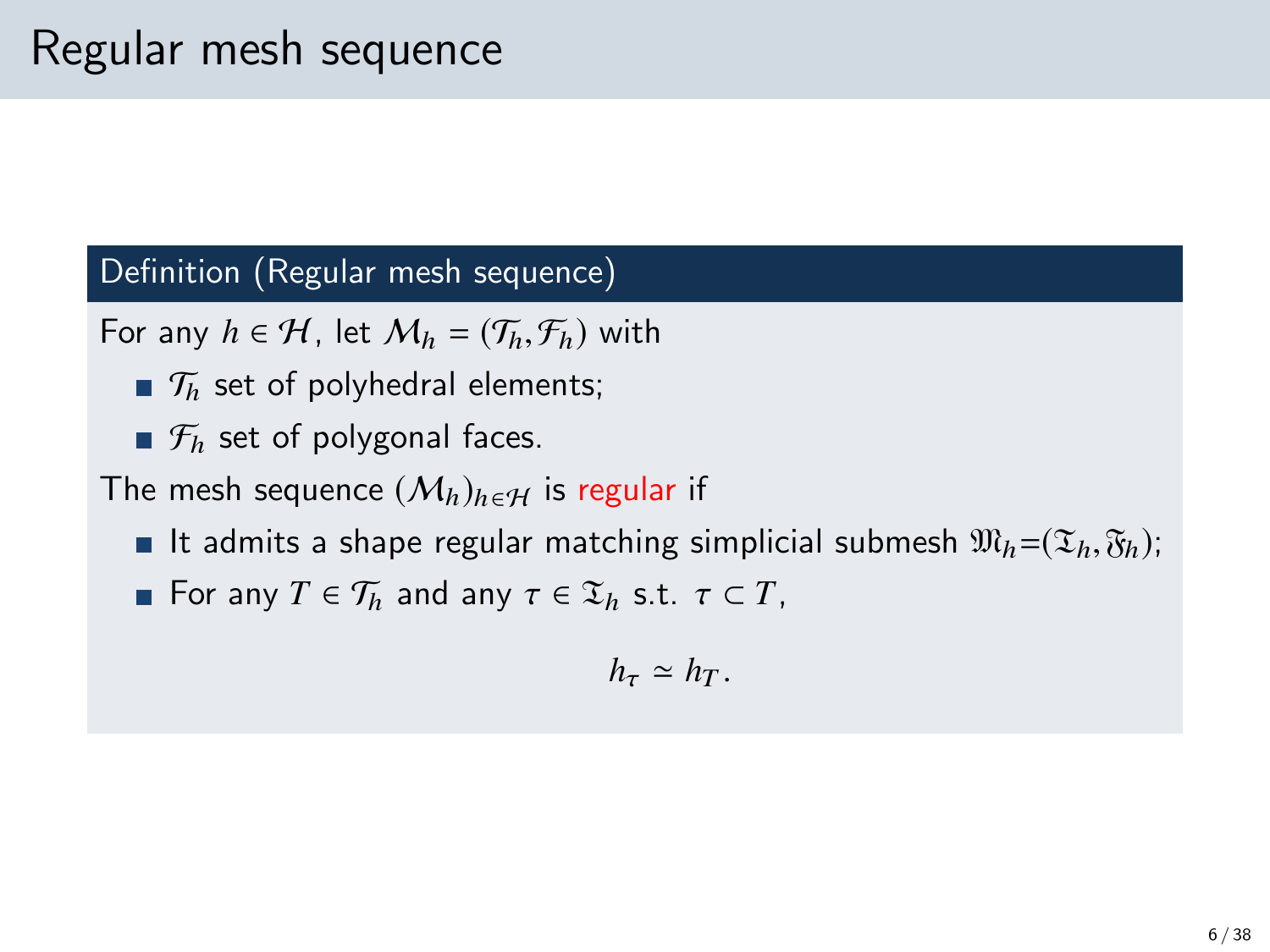# $L^2\!\!$ -orthogonal projectors on local polynomial spaces

- Let a polynomial degree  $k \geq 0$  be fixed
- With  $X \in \mathcal{T}_h \cup \mathcal{F}_h$ , the  $L^2$ -projector  $\pi_X^{0,k} : L^2(X; \mathbb{R}) \to \mathbb{P}^k(X; \mathbb{R})$  is s.t.

$$
\int_X (\pi_X^{0,k} v - v)w = 0 \text{ for all } w \in \mathbb{P}^k(X; \mathbb{R})
$$

- Vector and tensor versions are defined component-wise
- Optimal W<sup>s, p</sup>-approximation properties in [\[DP and Droniou, 2017a\]](#page-39-1)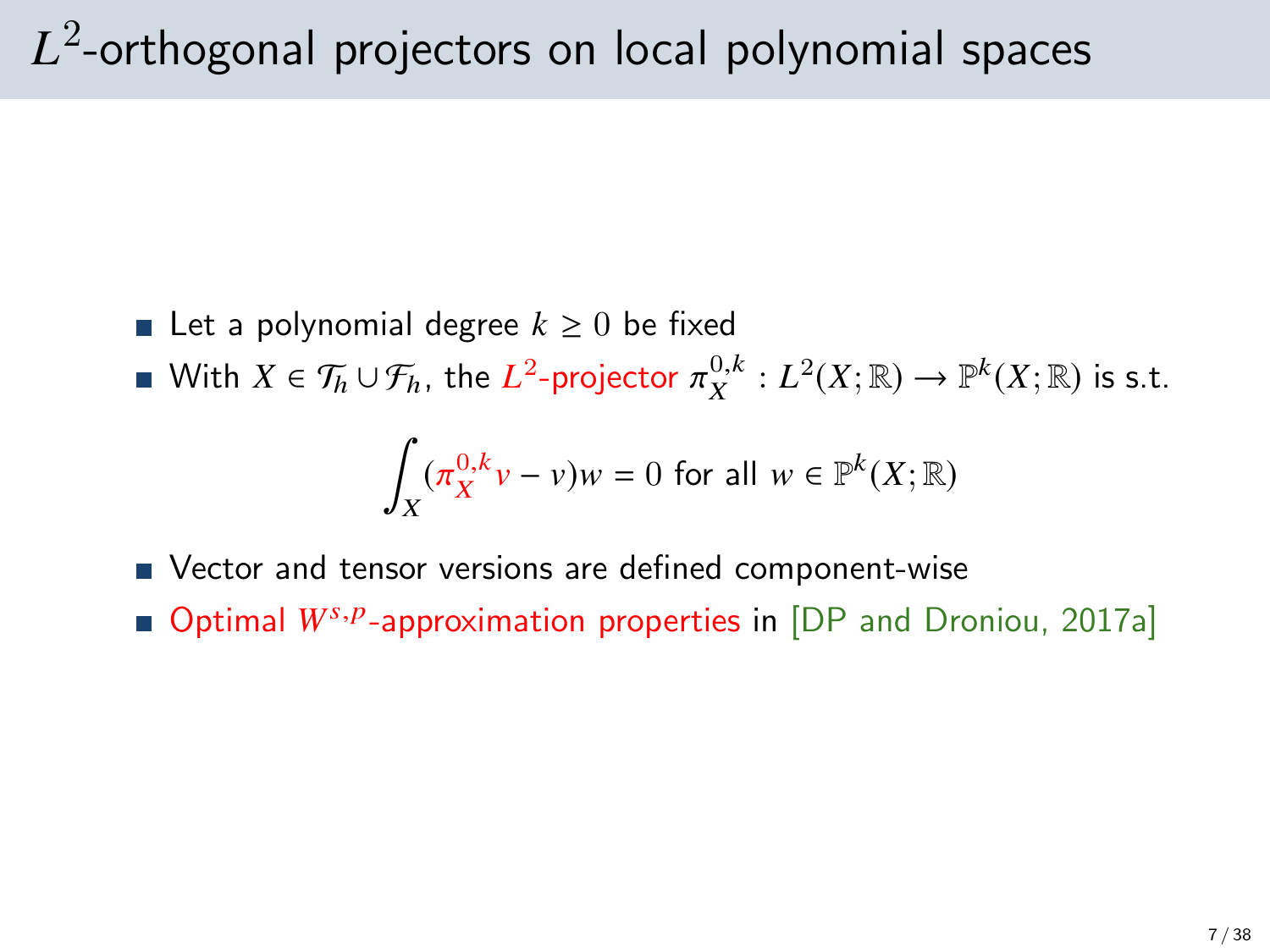**Example 1** Let a polynomial degree  $l \ge 1$  and an element  $T \in \mathcal{T}_h$  be fixed The strain projector  $\pi_T^{\varepsilon,l}: H^1(T; \mathbb{R}^d) \to \mathbb{P}^l(T; \mathbb{R}^d)$  is s.t.

$$
\int_T \mathbf{\nabla}_{\mathbf{s}} (\pi_T^{\varepsilon,l} \mathbf{v} - \mathbf{v}) \cdot \mathbf{\nabla}_{\mathbf{s}} \mathbf{w} = 0 \quad \forall \mathbf{w} \in \mathbb{P}^l(T; \mathbb{R}^d)
$$

and rigid-body motions are fixed enforcing

$$
\int_T \pi_T^{\varepsilon,l} v = \int_T v, \qquad \int_T \nabla_{\mathrm{ss}} \pi_T^{\varepsilon,l} v = \int_T \nabla_{\mathrm{ss}} v
$$

For  $l = 1$ , we find the elliptic projector of  $[DP$  and Droniou, 2017b]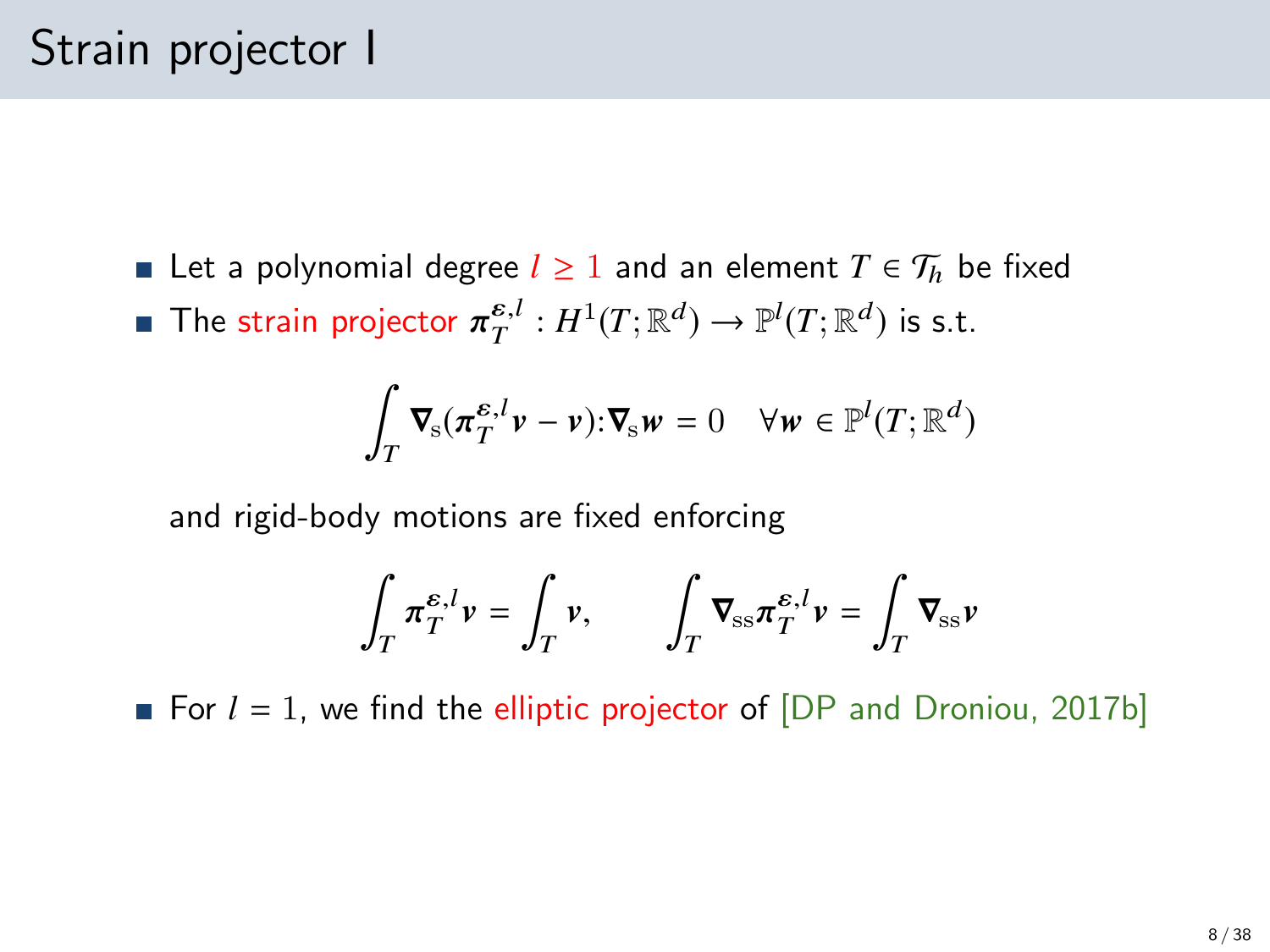### Theorem (Optimal approximation properties of the strain projector)

Denote by  $(M_h)_{h \in H} = (\mathcal{T}_h, \mathcal{F}_h)_{h \in H}$  a regular mesh sequence with star-shaped elements. Let an integer  $s \in \{1, \ldots, l + 1\}$  be given. Then, for all  $T \in \mathcal{T}_h$ , all  $v \in H^s(T; \mathbb{R}^d)$ , and all  $m \in \{0, \ldots, s\}$ ,

$$
|\nu-\pi_T^{\varepsilon,l}\nu|_{H^m(T;\mathbb{R}^d)}\lesssim h_T^{s-m}|\nu|_{H^s(T;\mathbb{R}^d)}.
$$

Moreover, if  $m \leq s - 1$ , then, for all  $F \in \mathcal{F}_T$ .

$$
|\nu-\pi_T^{\varepsilon,l}\nu|_{H^m(F,\mathbb{R}^d)}\lesssim h_T^{s-m-\frac{1}{2}}|\nu|_{H^s(T;\mathbb{R}^d)}.
$$

Hidden constants depend only on *d*, *l*, *s*, *m*, and the mesh regularity.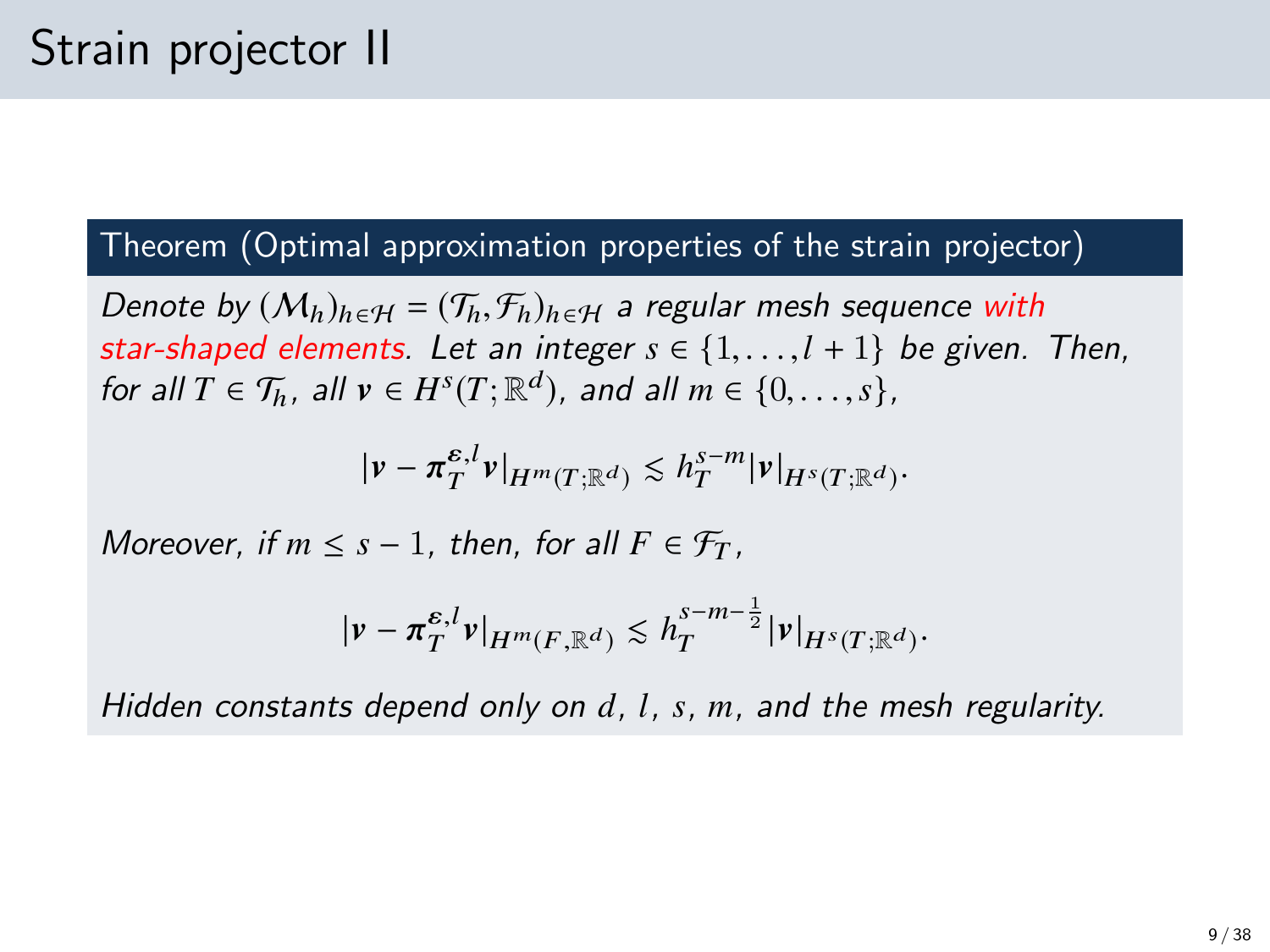## Strain projector III

**■** It suffices to prove (cf. [\[DP and Droniou, 2017b\]](#page-39-2)): For all  $T \in \mathcal{T}_h$ 

$$
\|\nabla \pi_T^{\varepsilon, l} \mathbf{v}\|_{L^2(T; \mathbb{R}^{d \times d})} \lesssim |\mathbf{v}|_{H^1(T; \mathbb{R}^d)}
$$
if  $m \ge 1$   

$$
\|\pi_T^{\varepsilon, l} \mathbf{v}\|_{L^2(T; \mathbb{R}^d)} \lesssim \|\mathbf{v}\|_{L^2(T; \mathbb{R}^d)} + h_T |\mathbf{v}|_{H^1(T; \mathbb{R}^d)}
$$
if  $m = 0$ 

To prove the first relation, we insert  $\pm \pi_T^{0,0} (\nabla_{\!\! \rm ss} \pi_T^{{\epsilon},l} \nu)$  and write

$$
\begin{aligned} \|\nabla \pi_T^{\varepsilon,l} v\|_{L^2(T;\mathbb{R}^{d\times d})} \\ &\leq \|\nabla \pi_T^{\varepsilon,l} v - \pi_T^{0,0}(\nabla_{\rm ss} \pi_T^{\varepsilon,l} v)\|_{L^2(T;\mathbb{R}^{d\times d})} + \|\pi_T^{0,0}(\nabla_{\rm ss} v)\|_{L^2(T;\mathbb{R}^{d\times d})} \end{aligned}
$$

For the term in red, we need local Korn inequalities to write

$$
\|\nabla \pi_T^{\varepsilon,l} \nu - \pi_T^{0,0} (\nabla_{\mathrm{ss}} \pi_T^{\varepsilon,l} \nu) \|_{L^2(T;\mathbb{R}^{d \times d})} \lesssim \|\nabla_{\mathrm{s}} \pi_T^{\varepsilon,l} \nu\|_{L^2(T;\mathbb{R}^{d \times d})}
$$

where the hidden constant should be independent of *T*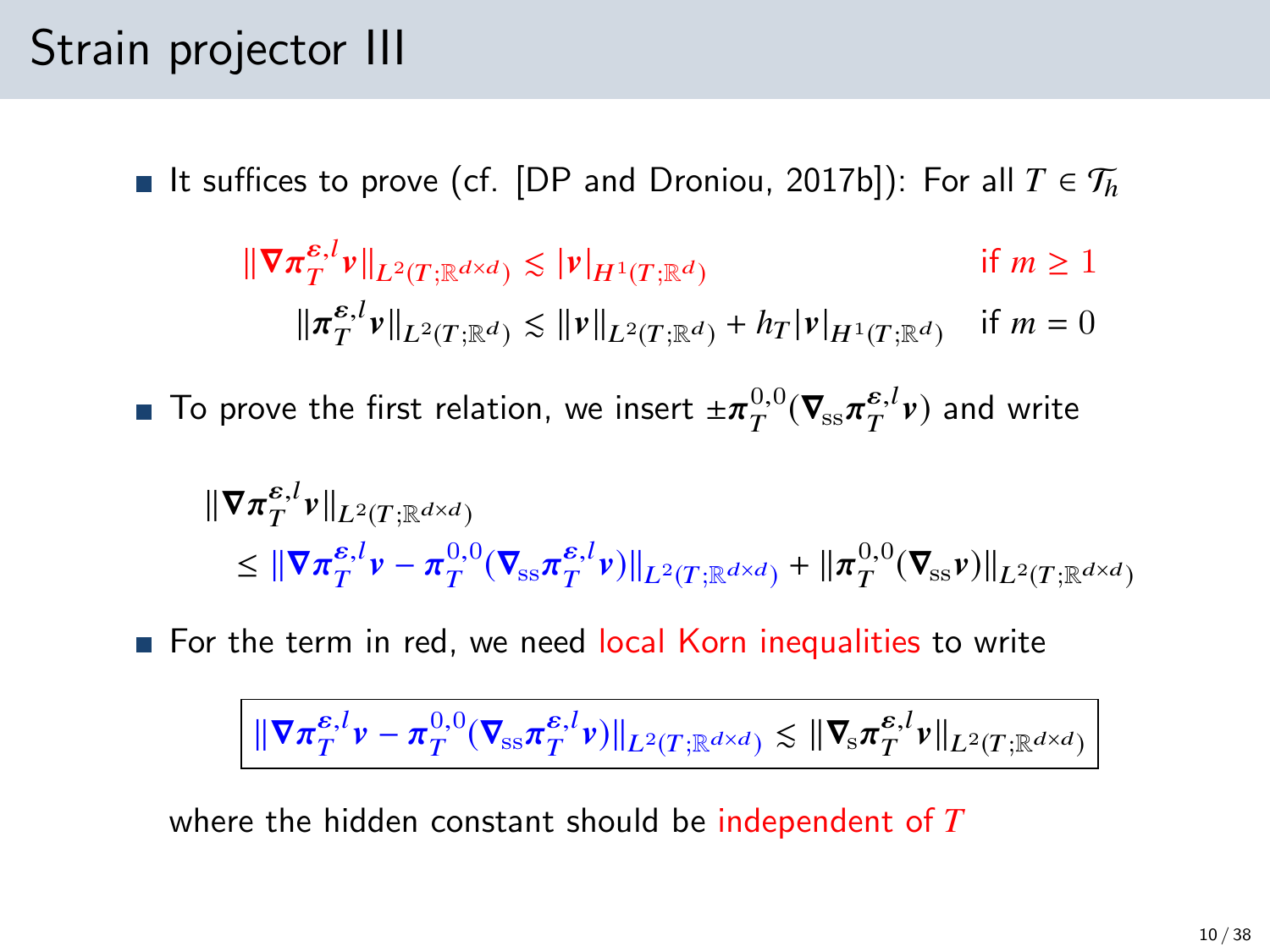### Lemma (Uniform local Korn inequalities)

Denoting by  $(M_h)_{h \in H}$  a regular mesh sequence with star-shaped elements it holds, for all  $h \in \mathcal{H}$  and all  $T \in \mathcal{T}_h$ ,

$$
\|\nabla \mathbf{v} - \boldsymbol{\pi}_T^{0,0}(\nabla_{\rm ss} \mathbf{v})\|_T \lesssim \|\nabla_{\rm s} \mathbf{v}\|_T \qquad \forall \mathbf{v} \in H^1(T; \mathbb{R}^d),
$$

with hidden constant depending only on *d* and the mesh regularity.

Crucially, the hidden constant above is independent of *T*!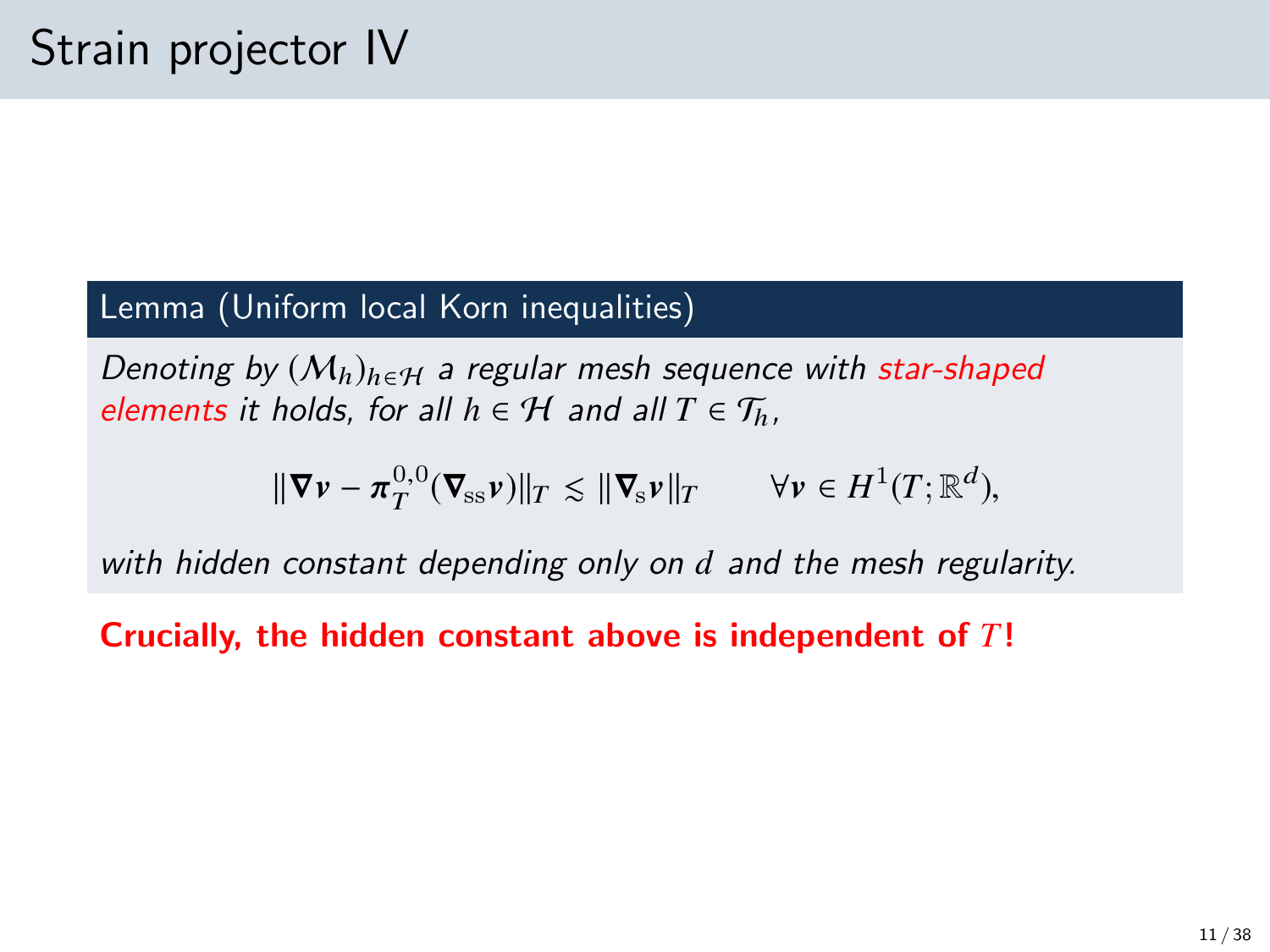# Computing displacement projections from *L* 2 -projections

For all  $v \in H^1(T; \mathbb{R}^d)$  and all  $\tau \in C^\infty(\overline{T}; \mathbb{R}_\mathrm{sym}^{d \times d})$ , it holds

$$
\int_T \nabla_{\mathbf{s}} \mathbf{v} \cdot \boldsymbol{\tau} = -\int_T \mathbf{v} \cdot (\nabla \cdot \boldsymbol{\tau}) + \sum_{F \in \mathcal{F}_T} \int_F \mathbf{v} \cdot \boldsymbol{\tau} \mathbf{n}_{TF}
$$

Specialising to  $\tau = \nabla_{\mathbf{s}} w$  with  $w \in \mathbb{P}^{k+1}(T; \mathbb{R}^d)$ ,  $k \geq 0$ , gives

$$
\int_T \, \pmb{\nabla}_{\!\mathbf{s}} \pmb{\pi}_T^{\pmb{e},k+1} \pmb{\nu} \cdot \pmb{\nabla}_{\!\mathbf{s}} \pmb{\nu} \, = - \, \int_T \, \pmb{\pi}_T^{0,k} \pmb{\nu} \cdot \left( \pmb{\nabla} \cdot \pmb{\nabla}_{\!\mathbf{s}} \pmb{\nu} \right) \, + \, \sum_{F \,\in \, \mathcal{F}_T} \, \int_F \, \pmb{\pi}_F^{0,k} \pmb{\nu} \cdot \pmb{\nabla}_{\!\mathbf{s}} \pmb{\nu} \, \pmb{n}_{TF}
$$

**Moreover**, we have

$$
\int_T \mathbf{v} = \int_T \pi_T^{0,k} \mathbf{v}, \quad \int_T \mathbf{\nabla}_{\text{ss}} \mathbf{v} = \frac{1}{2} \sum_{F \in \mathcal{F}_T} \int_F \left( \pi_F^{0,k} \mathbf{v} \otimes \mathbf{n}_{TF} - \mathbf{n}_{TF} \otimes \pi_F^{0,k} \mathbf{v} \right)
$$

Hence,  $\pi_T^{\varepsilon,k+1}$  v can be computed from  $\pi_T^{0,k}$  v and  $(\pi_F^{0,k} v)_{F \in \mathcal{F}_T}$ !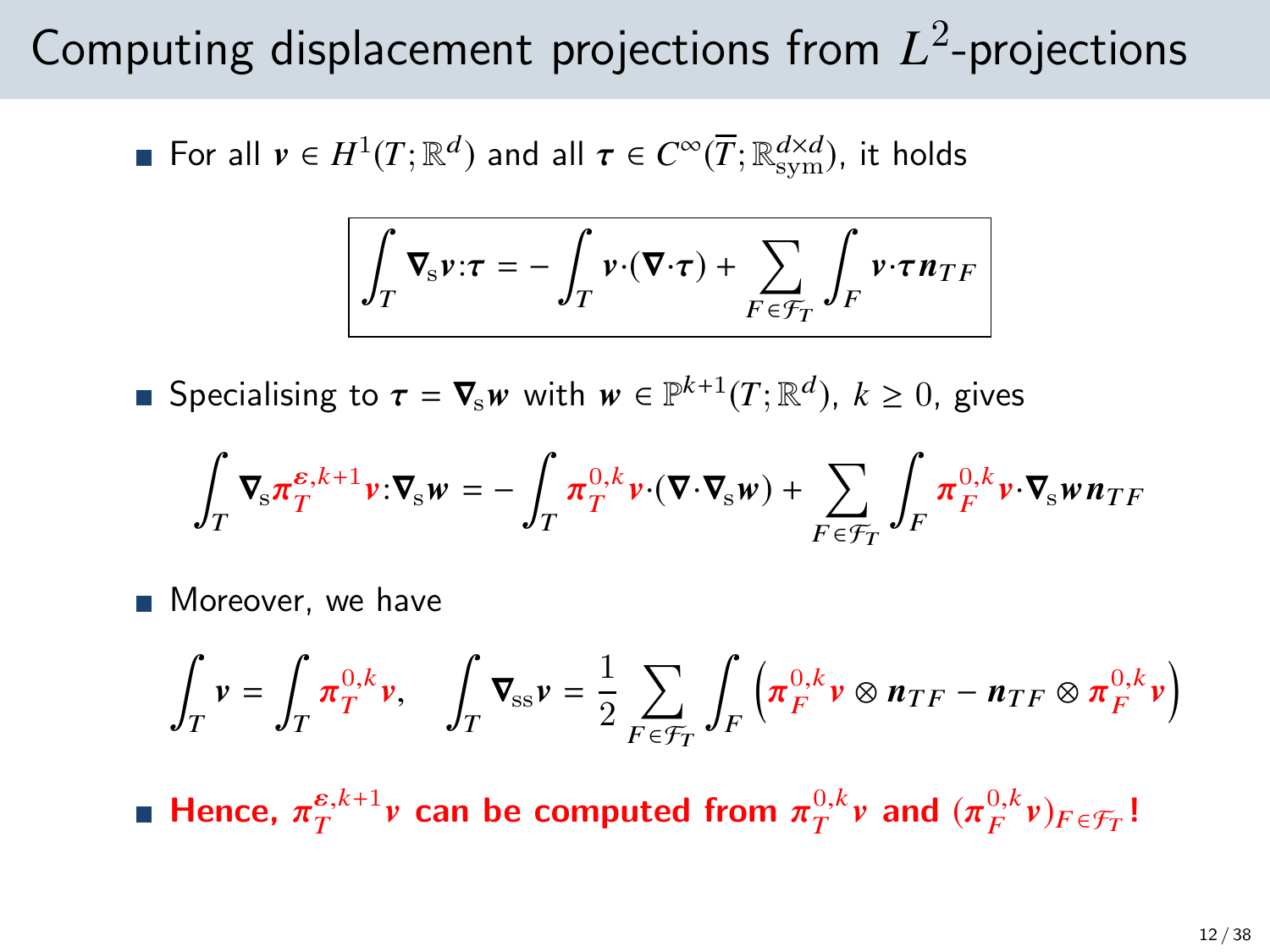# Computing displacement projections from *L* 2 -projections

For all  $v \in H^1(T; \mathbb{R}^d)$  and all  $\tau \in C^\infty(\overline{T}; \mathbb{R}_\mathrm{sym}^{d \times d})$ , it holds

$$
\int_T \nabla_{\mathbf{s}} \mathbf{v} \cdot \boldsymbol{\tau} = -\int_T \mathbf{v} \cdot (\nabla \cdot \boldsymbol{\tau}) + \sum_{F \in \mathcal{F}_T} \int_F \mathbf{v} \cdot \boldsymbol{\tau} \mathbf{n}_{TF}
$$

Specialising to  $\tau = \nabla_{\mathbf{s}} w$  with  $w \in \mathbb{P}^{k+1}(T; \mathbb{R}^d)$ ,  $k \geq 0$ , gives

$$
\int_T \, \pmb{\nabla}_{\!\! s} \pmb{\pi}_T^{\varepsilon,k+1} \pmb{\nu} \!:\! \pmb{\nabla}_{\!\! s} \pmb{\nu} = - \int_T \pmb{\pi}_T^{0,k} \pmb{\nu} \! \cdot \! (\pmb{\nabla} \! \cdot \pmb{\nabla}_{\!\! s} \pmb{\nu}) + \sum_{F \in \mathcal{F}_T} \int_F \pmb{\pi}_F^{0,k} \pmb{\nu} \! \cdot \pmb{\nabla}_{\!\! s} \pmb{\nu} \pmb{n}_{TF}
$$

**Moreover**, we have

$$
\int_T \mathbf{v} = \int_T \pi_T^{0,k} \mathbf{v}, \quad \int_T \nabla_{\rm ss} \mathbf{v} = \frac{1}{2} \sum_{F \in \mathcal{F}_T} \int_F \left( \pi_F^{0,k} \mathbf{v} \otimes \mathbf{n}_{TF} - \mathbf{n}_{TF} \otimes \pi_F^{0,k} \mathbf{v} \right)
$$

Hence,  $\pi_T^{\varepsilon,k+1}$  *v* can be computed from  $\pi_T^{0,k}$  *v* and  $(\pi_F^{0,k} v)_{F \in \mathcal{F}_T}$ ! The same holds for  $\pi_T^{0,k}(\nabla_{\hspace*{-1pt}s} \nu)$  (specialise to  $\tau \in \mathbb{P}^k(T; \mathbb{R}_\mathrm{sym}^{d \times d}))$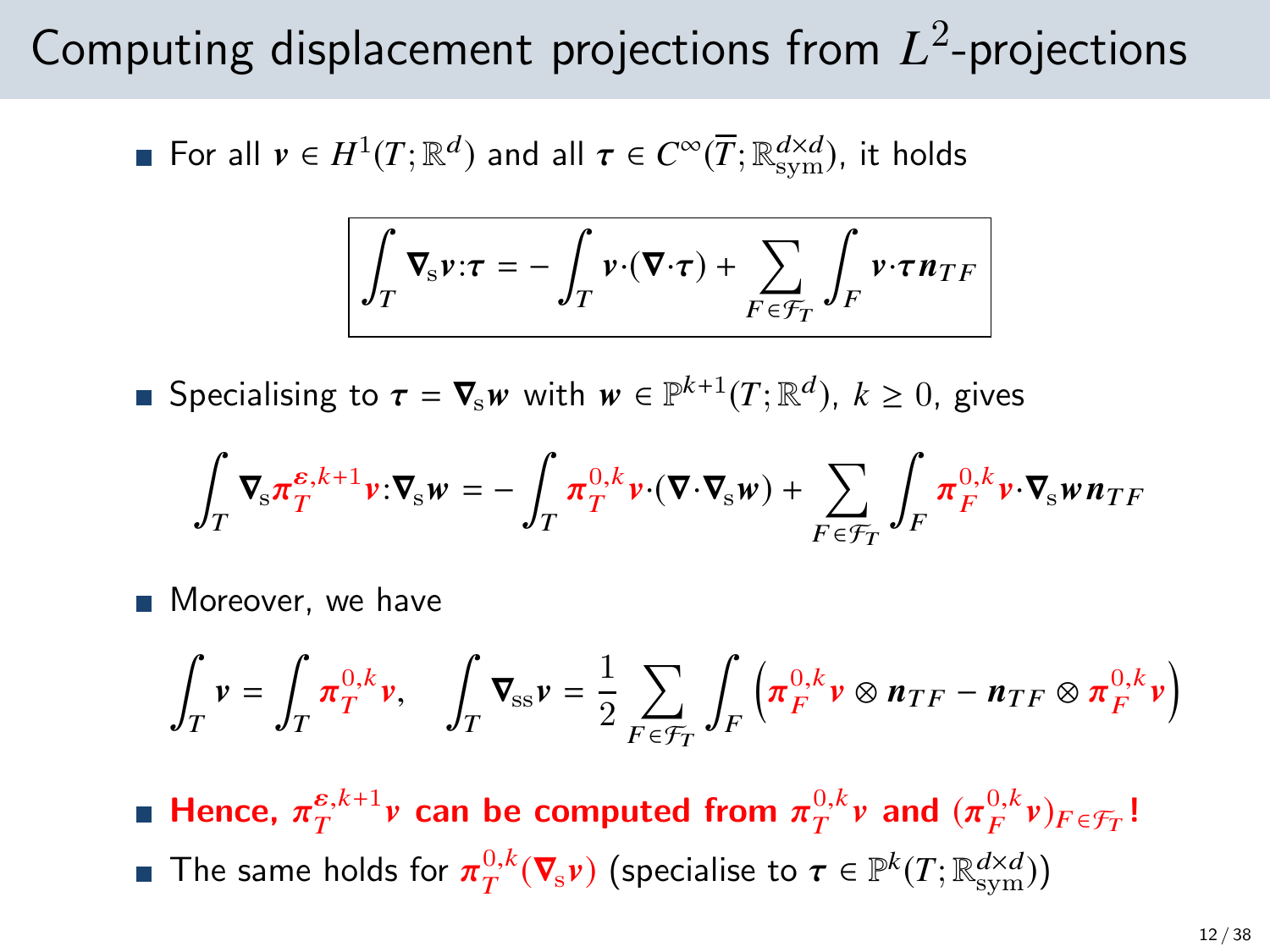### Discrete unknowns



Figure:  $\underline{U}_T^k$  for  $k \in \{0, 1, 2\}$ 

- **■** Let a polynomial degree  $k \geq 0$  be fixed
- **■** For all  $T \in \mathcal{T}_h$ , we define the local space of discrete unknowns

$$
\underline{U}_{T}^{k} := \left\{ \underline{v}_{T} = (\nu_{T}, (\nu_{F})_{F \in \mathcal{F}_{T}}) : \right\}
$$
\n
$$
\nu_{T} \in \mathbb{P}^{k}(T; \mathbb{R}^{d}) \text{ and } \nu_{F} \in \mathbb{P}^{k}(F; \mathbb{R}^{d}) \quad \forall F \in \mathcal{F}_{T} \right\}
$$

The local interpolator  $\underline{I}^k_T: H^1(T;\mathbb{R}^d) \to \underline{U}^k_T$  is s.t.

$$
\underline{I}_T^k \nu \coloneqq (\pi_T^{0,k} \nu, (\pi_F^{0,k} \nu)_{F \in \mathcal{F}_T}) \quad \forall \nu \in H^1(T; \mathbb{R}^d)
$$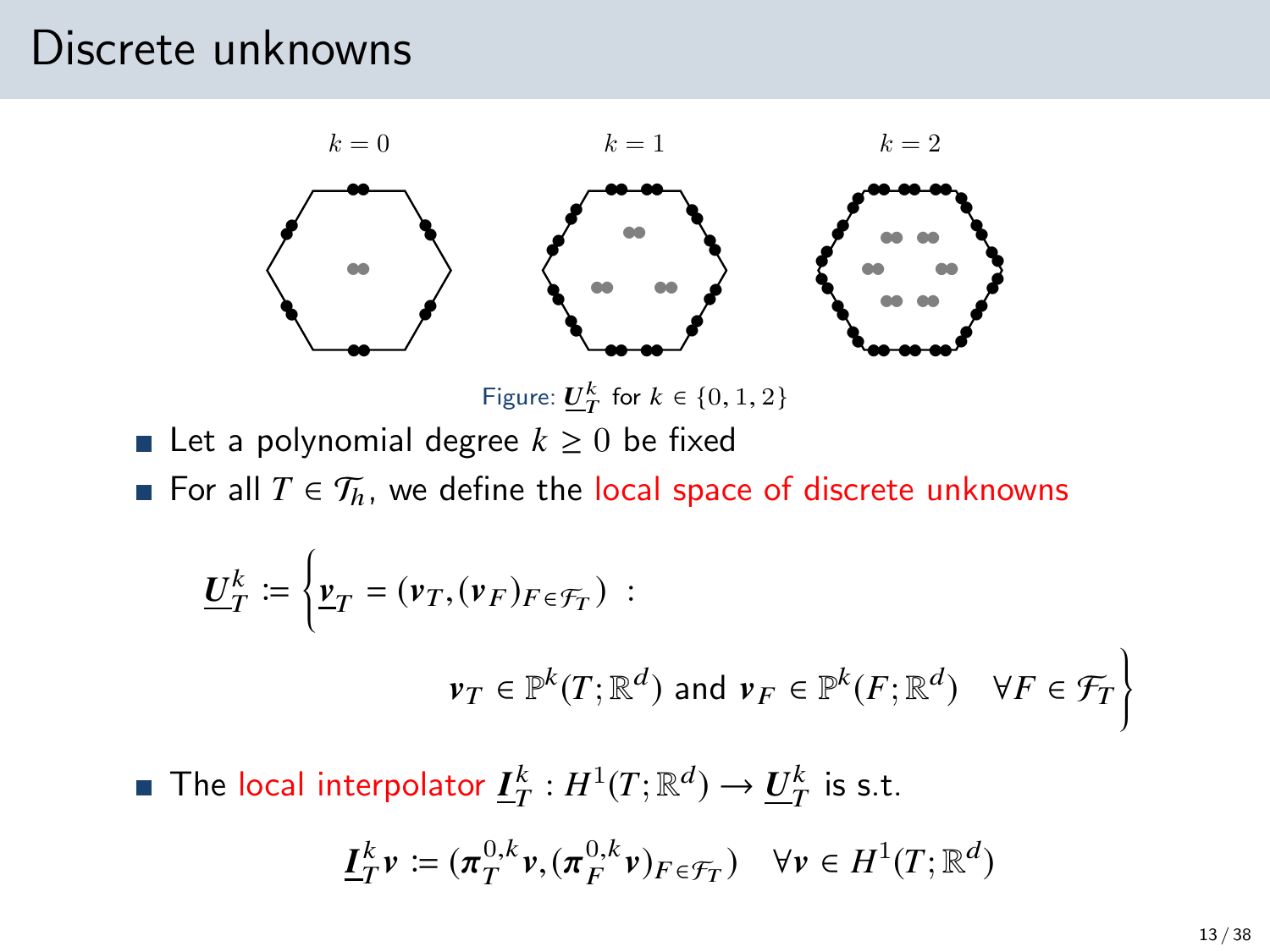### Local displacement and strain reconstructions I

■ We introduce the displacement reconstruction operator

$$
\mathbf{p}_T^{k+1} : \underline{\mathbf{U}}_T^k \to \mathbb{P}^{k+1}(T; \mathbb{R}^d)
$$

s.t., for all  $\underline{v}_T \in \underline{U}_T^k$  and all  $w \in \mathbb{P}^{k+1}(T;\mathbb{R}^d)$ ,

$$
\int_T \nabla_{\hspace{-1pt}s} p_T^{k+1} \underline{\nu}_T \cdot \nabla_{\hspace{-1pt}s} w = - \int_T \nu_T \cdot (\nabla \cdot \nabla_{\hspace{-1pt}s} w) + \sum_{F \in \mathcal{F}_T} \int_F \nu_F \cdot \nabla_{\hspace{-1pt}s} w n_{TF}
$$

and

$$
\int_T \mathbf{p}_T^{k+1} \underline{\mathbf{v}}_T = \int_T \mathbf{v}_T, \quad \int_T \boldsymbol{\nabla}_{\! \! \mathbf{s} \mathbf{s} } \mathbf{p}_T^{k+1} \underline{\mathbf{v}}_T = \frac{1}{2} \sum_{F \in \mathcal{F}_T} \int_F \left( \mathbf{v}_F \!\otimes\! \boldsymbol{n}_{TF} - \boldsymbol{n}_{TF} \!\otimes\! \boldsymbol{v}_F \right)
$$

By construction, the following commutation property holds:

$$
\boxed{\mathbf{p}_T^{k+1} \underline{\boldsymbol{I}}_T^k \mathbf{v} = \pi_T^{\varepsilon, k+1} \mathbf{v} \qquad \forall \mathbf{v} \in H^1(T; \mathbb{R}^d)}
$$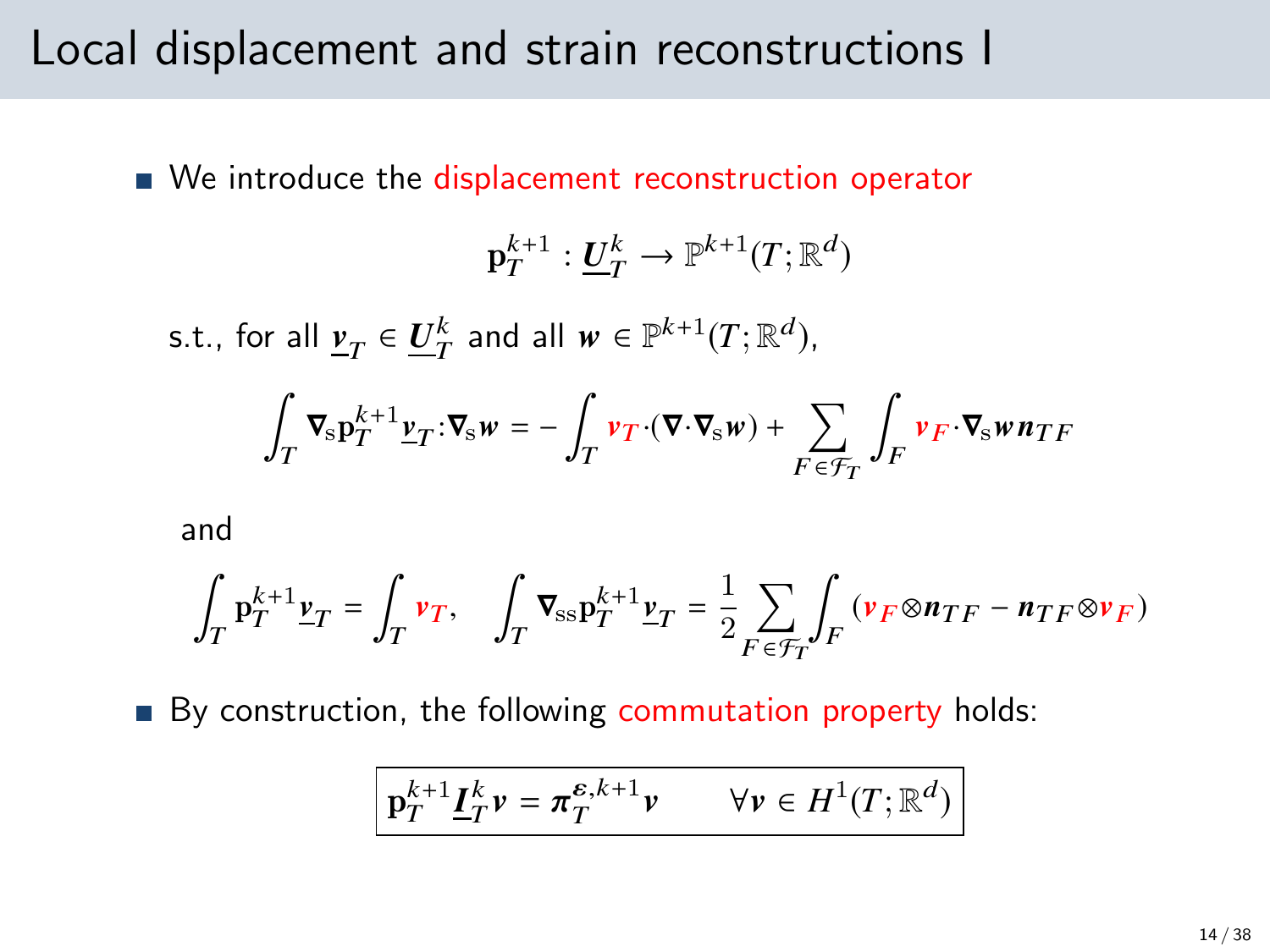### Local displacement and strain reconstructions II

- For nonlinear problems,  $\boldsymbol{\nabla}_{\! \rm s} {\bf p}^{k+1}_{T}$  is not sufficiently rich
- We therefore also define the strain reconstruction operator

$$
\mathbf{G}_{\mathrm{s},T}^k : \underline{\boldsymbol{U}}_T^k \to \mathbb{P}^k(T;\mathbb{R}_\mathrm{sym}^{d \times d})
$$

such that, for all  $\tau \in \mathbb{P}^k(T; \mathbb{R}^{d \times d}_{sym})$ ,

$$
\int_T \mathbf{G}_{s,T}^k \underline{\mathbf{v}}_T \cdot \boldsymbol{\tau} = -\int_T \mathbf{v}_T \cdot (\boldsymbol{\nabla} \cdot \boldsymbol{\tau}) + \sum_{F \in \mathcal{F}_T} \int_F \mathbf{v}_F \cdot \boldsymbol{\tau} \mathbf{n}_{TF}
$$

By construction, it holds:

$$
\mathbf{G}_{s,T}^k \underline{\boldsymbol{I}}_T^k \mathbf{v} = \boldsymbol{\pi}_T^{0,k} (\boldsymbol{\nabla}_s \mathbf{v}) \qquad \forall \mathbf{v} \in H^1(T; \mathbb{R}^d)
$$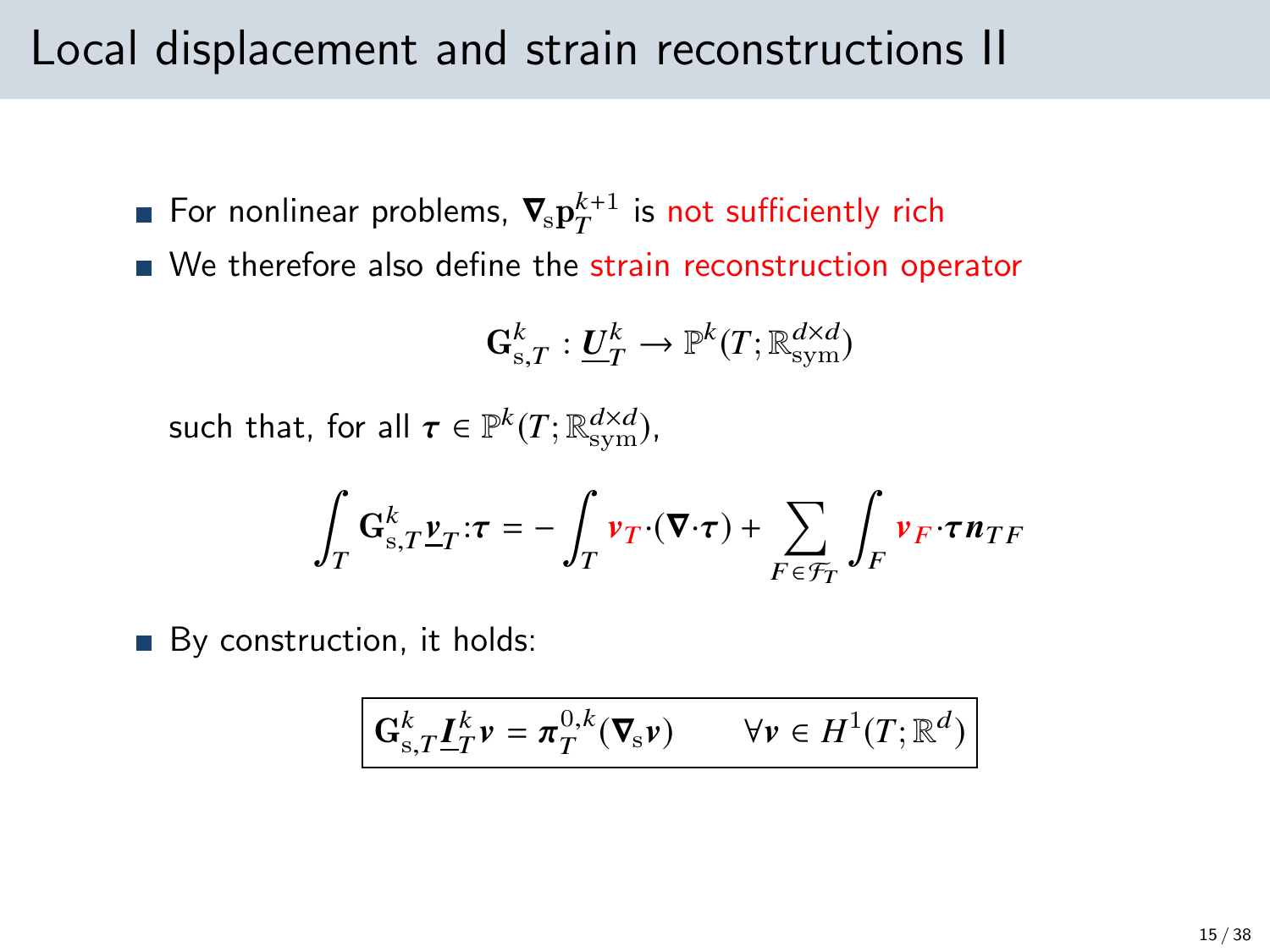### Local contribution I

$$
a_{|T}(\boldsymbol{u},\boldsymbol{v}) \approx \mathbf{a}_T(\underline{\boldsymbol{u}}_T, \underline{\boldsymbol{v}}_T) := \int_T \sigma(\mathbf{G}_{\mathrm{s},T}^k \underline{\boldsymbol{u}}_T) \cdot \mathbf{G}_{\mathrm{s},T}^k \underline{\boldsymbol{v}}_T + s_T(\underline{\boldsymbol{u}}_T, \underline{\boldsymbol{v}}_T)
$$

#### Assumption (Stabilization bilinear form)

The bilinear form  $\mathrm{s}_T:\underline{U}_T^k\times \underline{U}_T^k\to\mathbb{R}$  satisfies the following properties:

- **Symmetry and positivity.**  $s_T$  is symmetric and positive semidefinite.
- Stability. It holds uniformly: For all  $\underline{v}_T \in \underline{U}_T^k$ ,

$$
\|\mathbf{G}_{\mathbf{s},T}^k \mathbf{y}_T\|_{L^2(T;\mathbb{R}^{d \times d})}^2 + s_T(\mathbf{y}_T, \mathbf{y}_T) \simeq \|\mathbf{y}_T\|_{\mathbf{\varepsilon},T}^2
$$

where  $||\mathbf{v}_T||_{\mathcal{E},T}^2 = ||\nabla_s \mathbf{v}_T||_{L^2(T;\mathbb{R}^{d \times d})}^2 + \sum_{F \in \mathcal{F}_T} h_F^{-1} ||\mathbf{v}_F - \mathbf{v}_T||_{L^2(F;\mathbb{R}^d)}^2$ Polynomial consistency. For all  $w \in \mathbb{P}^{k+1}(T)$  and all  $\underline{v}_T \in \underline{U}_T^k$ ,

$$
s_T(\underline{\boldsymbol{I}}_T^k \boldsymbol{w}, \underline{\boldsymbol{v}}_T) = 0.
$$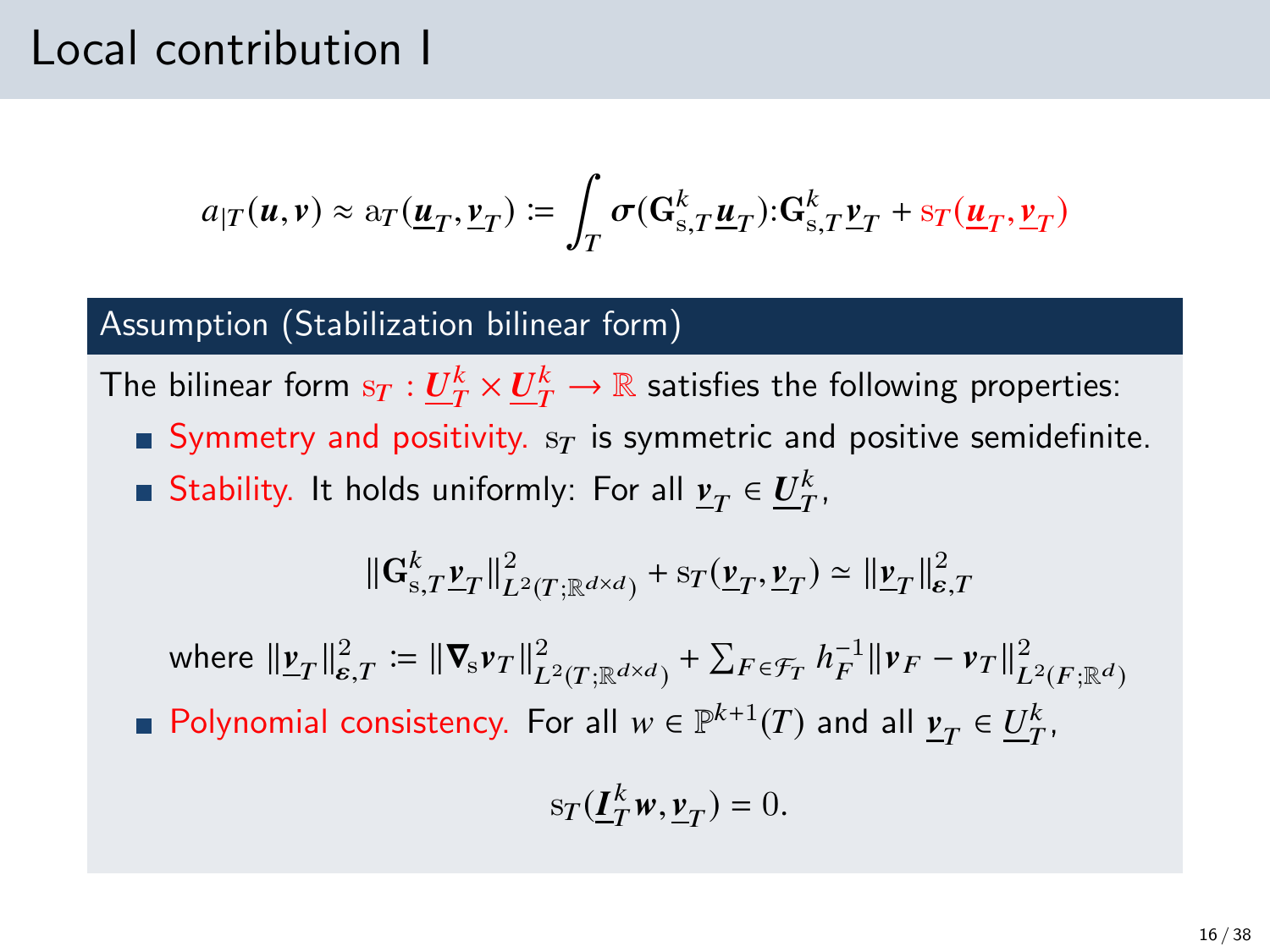# Local contribution II

### Remark (Polynomial degree)

Stability and polynomial consistency are incompatible for  $k = 0$ .

#### Remark (Dependency)

 $s_T$  satisfies polynomial consistency if and only if it depends on its arguments via the difference operators s.t., for all  $\underline{v}_T\in \underline{U}_T^k,$ 

$$
\delta_T^k \underline{\mathbf{v}}_T := \pi_T^{0,k} (\underline{\mathbf{p}}_T^{k+1} \underline{\mathbf{v}}_T - \mathbf{v}_T),
$$
  
\n
$$
\delta_{TF}^k \underline{\mathbf{v}}_T := \pi_F^{0,k} (\underline{\mathbf{p}}_T^{k+1} \underline{\mathbf{v}}_T - \mathbf{v}_F) \quad \forall F \in \mathcal{F}_T.
$$

### Example (Classical HHO stabilisation)

$$
\mathbf{s}_T(\underline{\pmb{u}}_T,\underline{\pmb{\nu}}_T) \coloneqq \sum_{F \in \mathcal{F}_T} \frac{\gamma}{h_F} \int_F \left( \pmb{\delta}^k_{TF} \underline{\pmb{u}}_T - \pmb{\delta}^k_T \underline{\pmb{u}}_T \right) \cdot \left( \pmb{\delta}^k_{TF} \underline{\pmb{\nu}}_T - \pmb{\delta}^k_T \underline{\pmb{\nu}}_T \right).
$$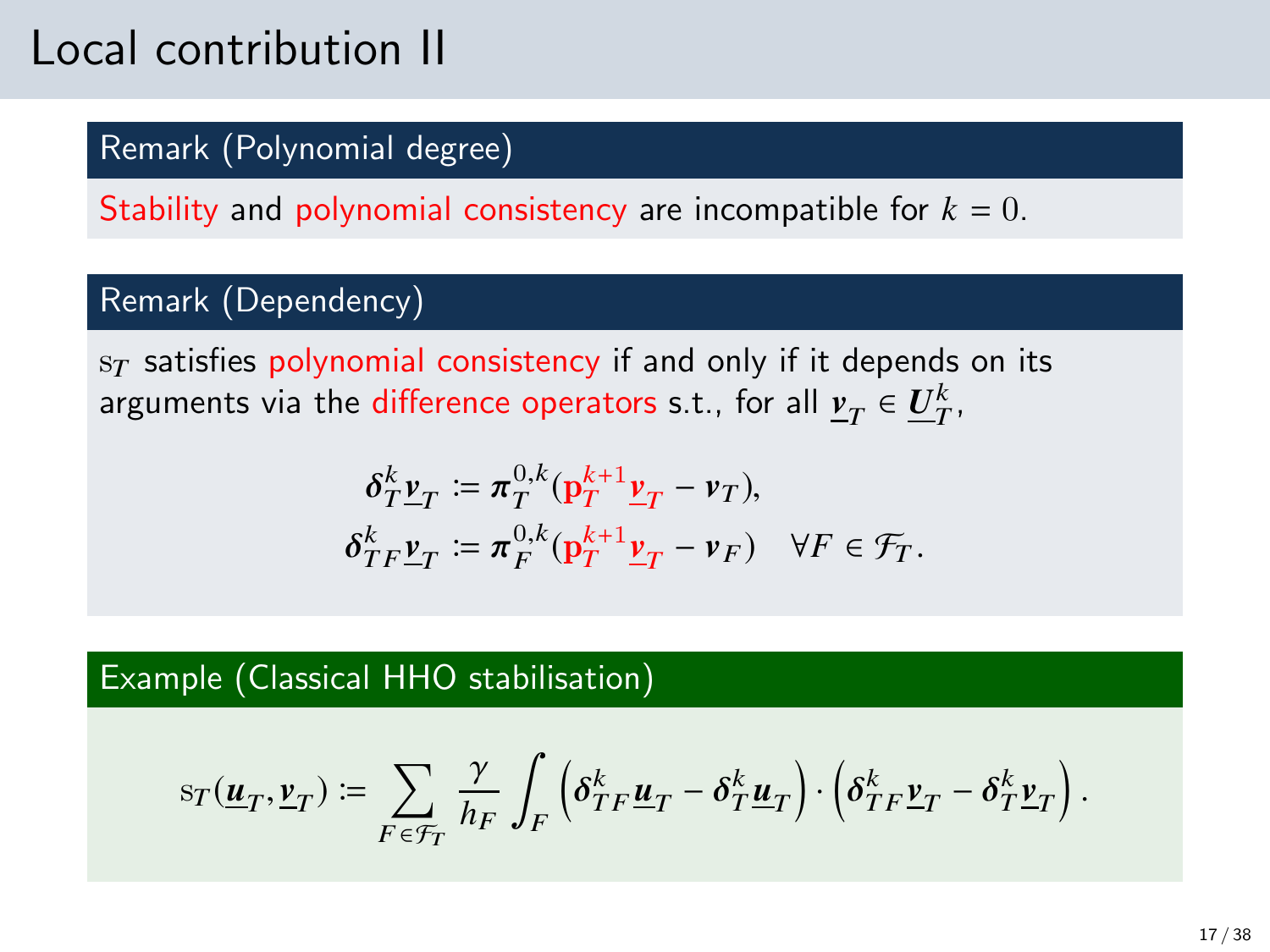### Discrete problem

 $\blacksquare$  Define the global space with single-valued interface unknowns

$$
\underline{U}_h^k := \left\{ \underline{v}_h = ((\nu_T)_{T \in \mathcal{T}_h}, (\nu_F)_{F \in \mathcal{T}_h}) \ : \right.
$$
  

$$
\nu_T \in \mathbb{P}^k(T)^d \quad \forall T \in \mathcal{T}_h \text{ and } \nu_F \in \mathbb{P}^k(F)^d \quad \forall F \in \mathcal{T}_h \right\}.
$$

and its subspace with strongly enforced boundary conditions

$$
\underline{U}_{h,0}^k := \left\{ \underline{v}_h \in \underline{U}_h^k \; : \; v_F = 0 \quad \forall F \in \mathcal{F}_h^{\mathrm{b}} \right\}
$$

The discrete problem reads: Find  $\underline{\boldsymbol{u}}_h \in \underline{U}_{h,0}^k$  s.t.

$$
\mathbf{a}_h(\underline{\boldsymbol{u}}_h,\underline{\boldsymbol{v}}_h) \coloneqq \sum_{T \in \mathcal{T}_h} \mathbf{a}_T(\underline{\boldsymbol{u}}_T,\underline{\boldsymbol{v}}_T) = \sum_{T \in \mathcal{T}_h} \int_T \boldsymbol{f} \cdot \boldsymbol{v}_T \quad \forall \underline{\boldsymbol{v}}_h \in \underline{\boldsymbol{U}}_{h,0}^k
$$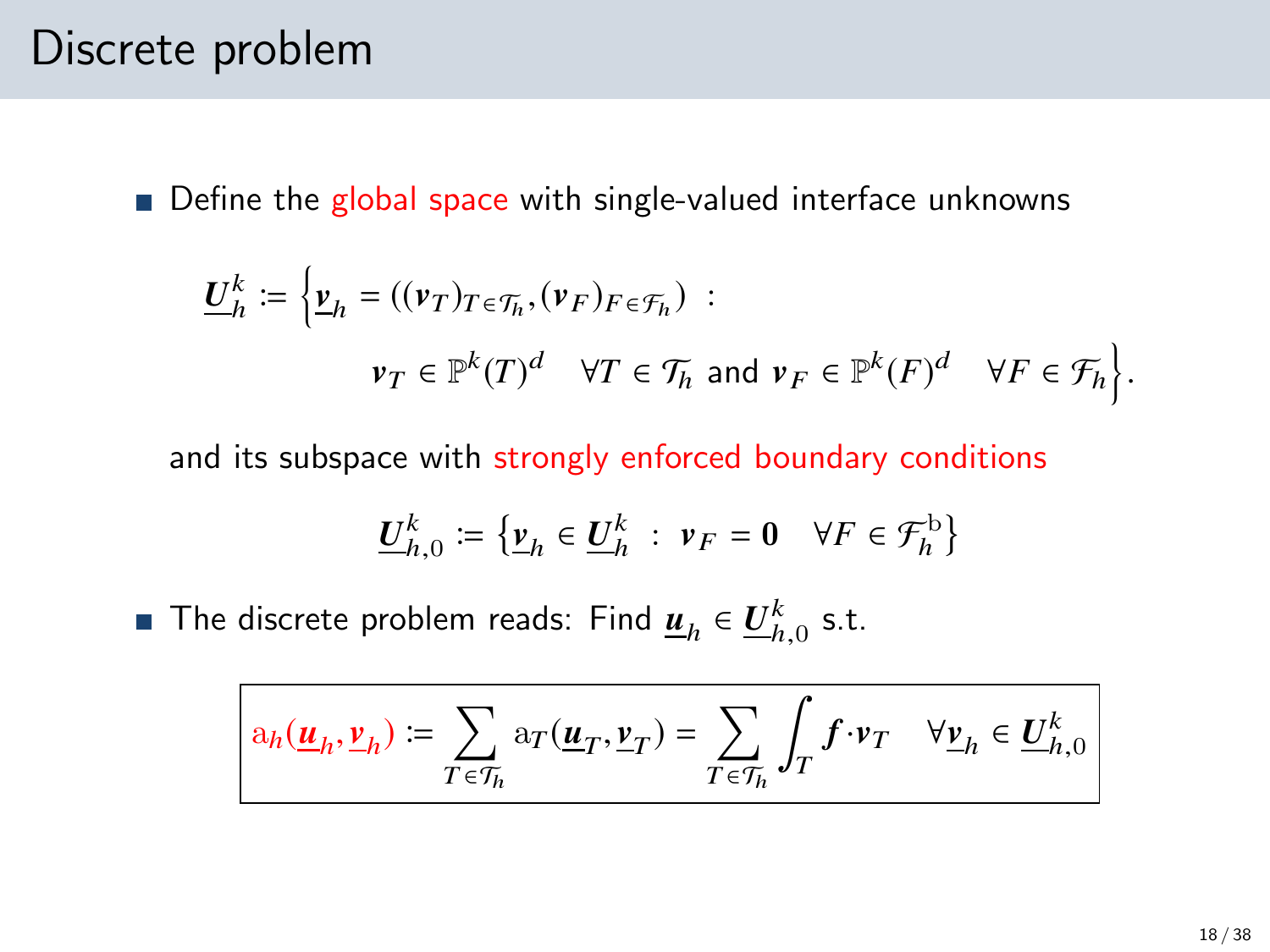# Global discrete Korn inequalities I

Lemma (Global Korn inequality on broken polynomial spaces)

Let an integer  $l \geq 1$  be fixed and, given  $v_h \in \mathbb{P}^l(\mathcal{T}_h; \mathbb{R}^d)$ , set

$$
\|\nu_h\|_{\mathrm{dG},h}^2 := \|\nabla_h \nu_h\|_{L^2(\Omega)^{d\times d}}^2 + \sum_{F \in \mathcal{F}_h} \frac{1}{h_F} \|\nu_h\|_F \|^2_{L^2(F)^d}.
$$

Then it holds, with hidden constant depending only on  $\Omega$ , d, l, and  $\rho$ ,

 $\|\nabla_h v_h\|_{L^2(\Omega)^{d\times d}} \lesssim \|v_h\|_{\mathrm{dG},h}.$ 

#### Proof.

Introduce the node-averaging operator on  $\mathfrak{M}_h$  and proceed as in Lemma 2.2, Brenner, 2003].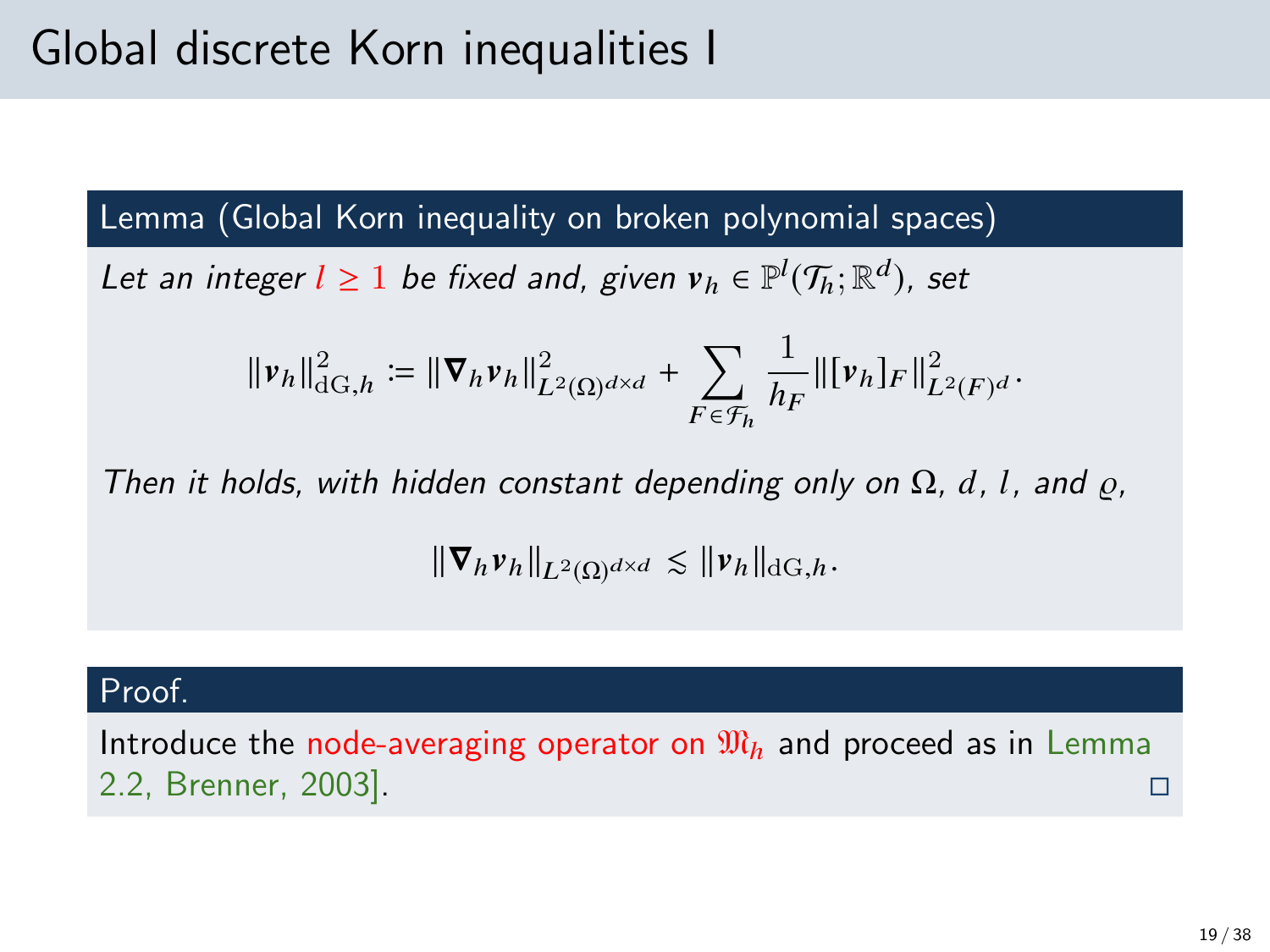### Corollary (Global Korn inequality on HHO spaces)

Assume  $k \ge 1$ . Then it holds, for all  $\underline{v}_h \in \underline{U}_{h,0}^k$ , letting  $v_h \in \mathbb{P}^k(\mathcal{T}_h;\mathbb{R}^d)$ be s.t.  $(v_h)_{|T} := v_T$  for all  $T \in \mathcal{T}_h$  and with hidden constant as above,

$$
\|\boldsymbol{v}_h\|_{L^2(\Omega)^d} + \|\boldsymbol{\nabla}_h \boldsymbol{v}_h\|_{L^2(\Omega)^{d \times d}} \lesssim \|\boldsymbol{\underline{v}}_h\|_{\boldsymbol{\varepsilon},h}
$$

with  $\|\underline{\mathbf{v}}_h\|_{\varepsilon,h}^2 \coloneqq \sum_{T \in \mathcal{T}_h} \|\underline{\mathbf{v}}_T\|_{\varepsilon,T}^2$ .

#### Remark (Other boundary conditions)

Extensions to other boundary conditions are possible.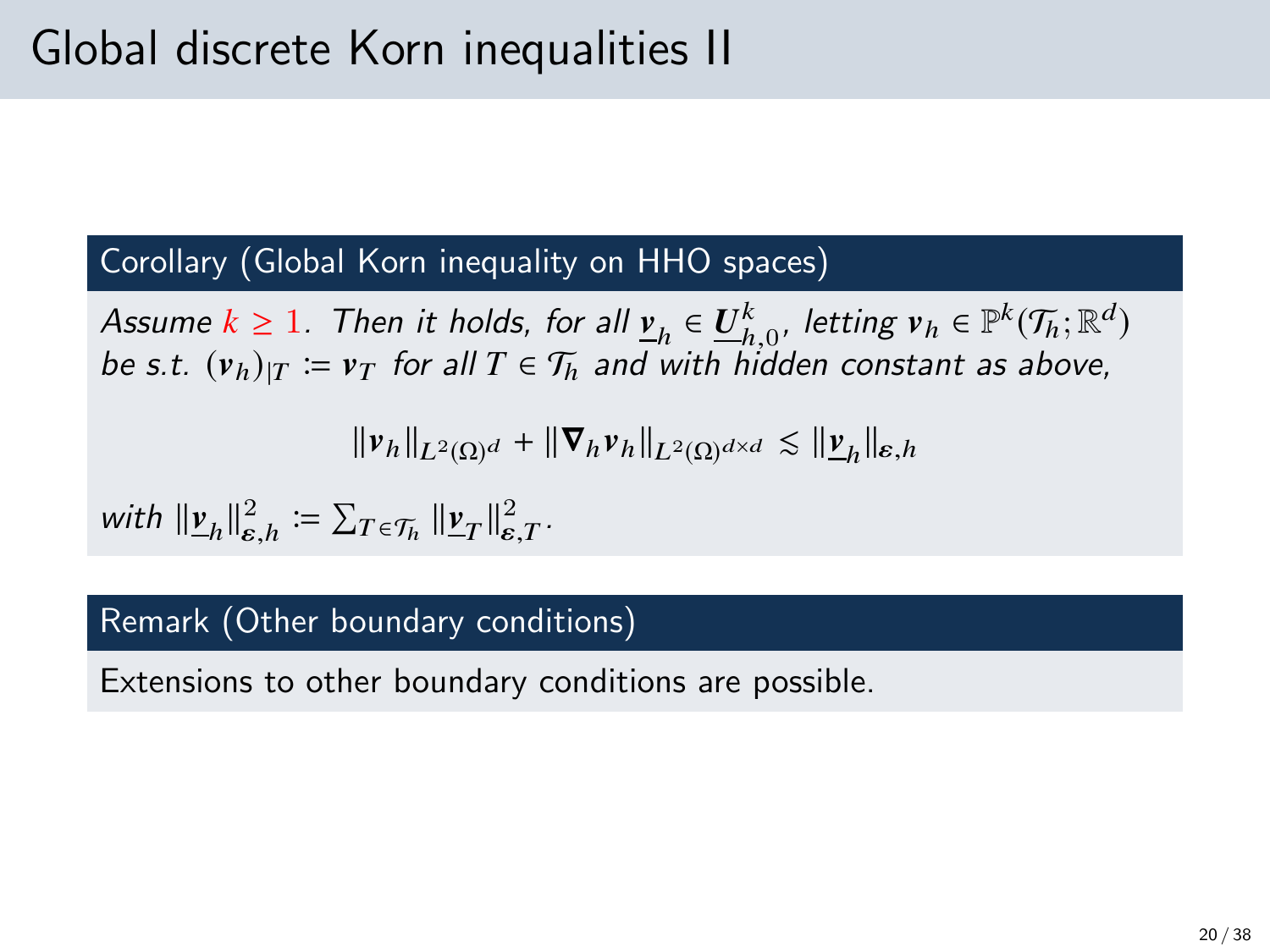### Existence and uniqueness I

#### Assumption (Strain-stress law/1)

The strain-stress law is a Carathéodory function s.t.  $\sigma(\cdot, 0) = 0$  and there exist  $0 < \underline{\sigma} \le \overline{\sigma}$  s.t., for a.e.  $\boldsymbol{x} \in \Omega$  and all  $\boldsymbol{\tau}, \boldsymbol{\eta} \in \mathbb{R}_{sym}^{d \times d}$ ,

$$
|\sigma(x,\tau)| \leq \overline{\sigma}|\tau|, \qquad \text{(growth)}
$$

$$
\sigma(x,\tau): \tau \geq \underline{\sigma}|\tau|^2, \qquad \text{(coercivity)}
$$

$$
(\sigma(x,\tau) - \sigma(x,\eta)):(\tau - \eta) \geq 0. \qquad \text{(monotonicity)}
$$

#### Remark (Choice of the penalty parameter)

A natural choice is to take the penalty parameter s.t.

$$
\gamma\in[\underline{\sigma},\overline{\sigma}].
$$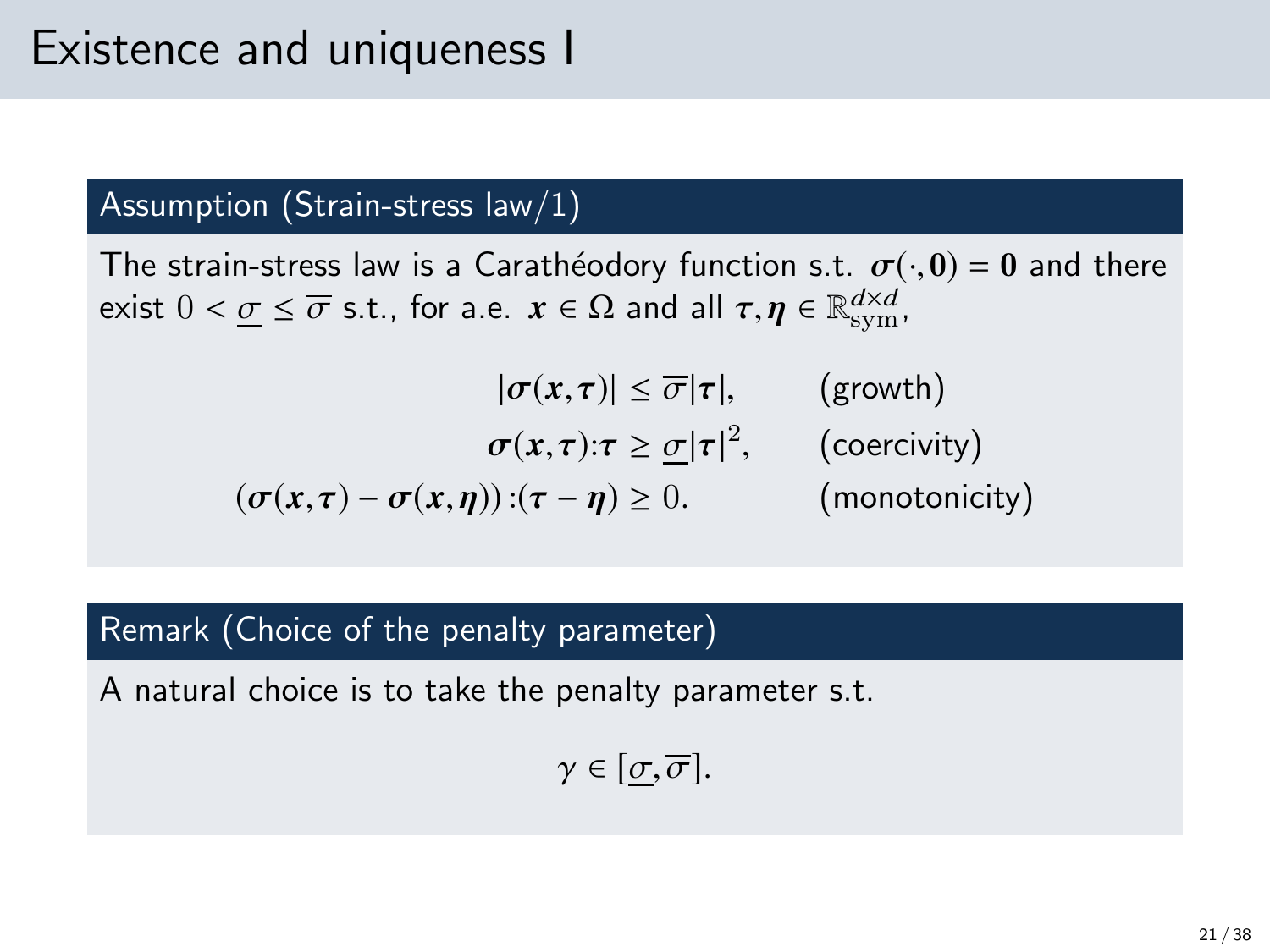#### Theorem (Discrete existence and uniqueness)

Let  $(M_h)_{h \in H}$  denote a regular mesh sequence with star-shaped elements and assume  $k \ge 1$ . Then, for all  $h \in H$ , there exist a solution  $\underline{u}_h \in \underline{U}_{h,0}^k$ <br>to the discrete problem, which satisfies to the discrete problem, which satisfies

 $\|\underline{\boldsymbol{u}}_h\|_{\boldsymbol{\varepsilon},h} \lesssim \|f\|_{L^2(\Omega;\mathbb{R}^d)},$ 

with hidden constant only depending on  $\Omega$ ,  $\sigma$ ,  $\gamma$ ,  $\varrho$ , and *k*. Moreover, if  $\sigma$  is strictly monotone, then the solution is unique.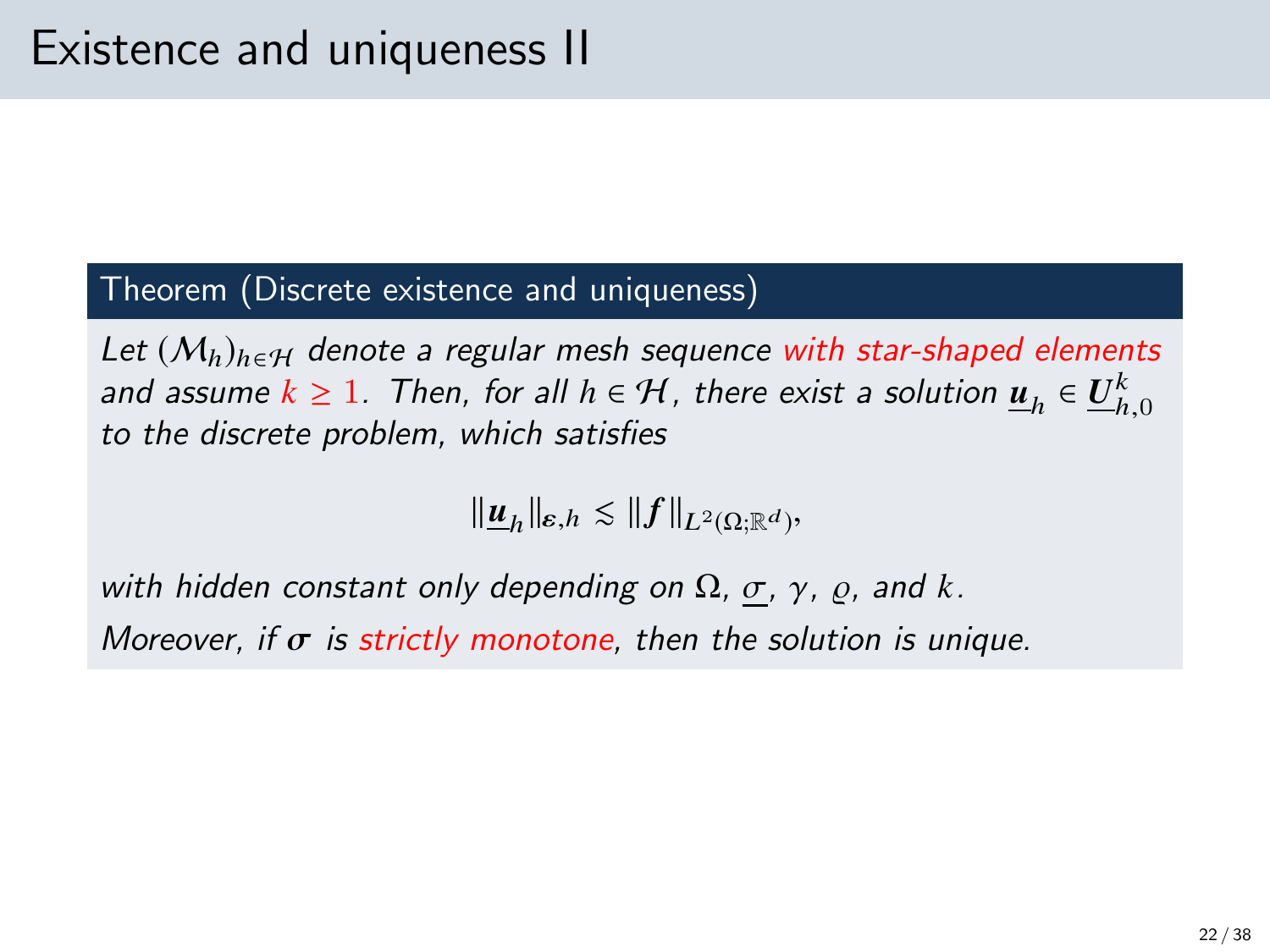### Theorem (Convergence)

Let  $(M_h)_{h \in H}$  denote a regular mesh sequence with star-shaped elements and assume  $k \ge 1$ . Then, for all  $q \in [1, +\infty)$  if  $d = 2$  and  $q \in [1, 6)$  if  $d = 3$ , as  $h \rightarrow 0$  it holds, up to a subsequence, that

> $u_h \to u$  strongly in  $L^q(\Omega;\mathbb{R}^d)$ ,  $\mathbf{G}_{s,h}^k \underline{\boldsymbol{u}}_h \rightharpoonup \boldsymbol{\nabla}_s \boldsymbol{u}$  weakly in  $L^2(\Omega;\mathbb{R}^{d \times d})$ .

If, additionally,  $\sigma$  is strictly monotone,

$$
\mathbf{G}_{s,h}^k \underline{\boldsymbol{u}}_h \to \boldsymbol{\nabla}_s \boldsymbol{u} \quad \text{strongly in } L^2(\Omega; \mathbb{R}^{d \times d})
$$

and, the continuous solution being unique, the whole sequence converges.

#### Proof.

Inspired by GDM [Droniou, Eymard, Guichard, Herbin, Gallouët, 2018]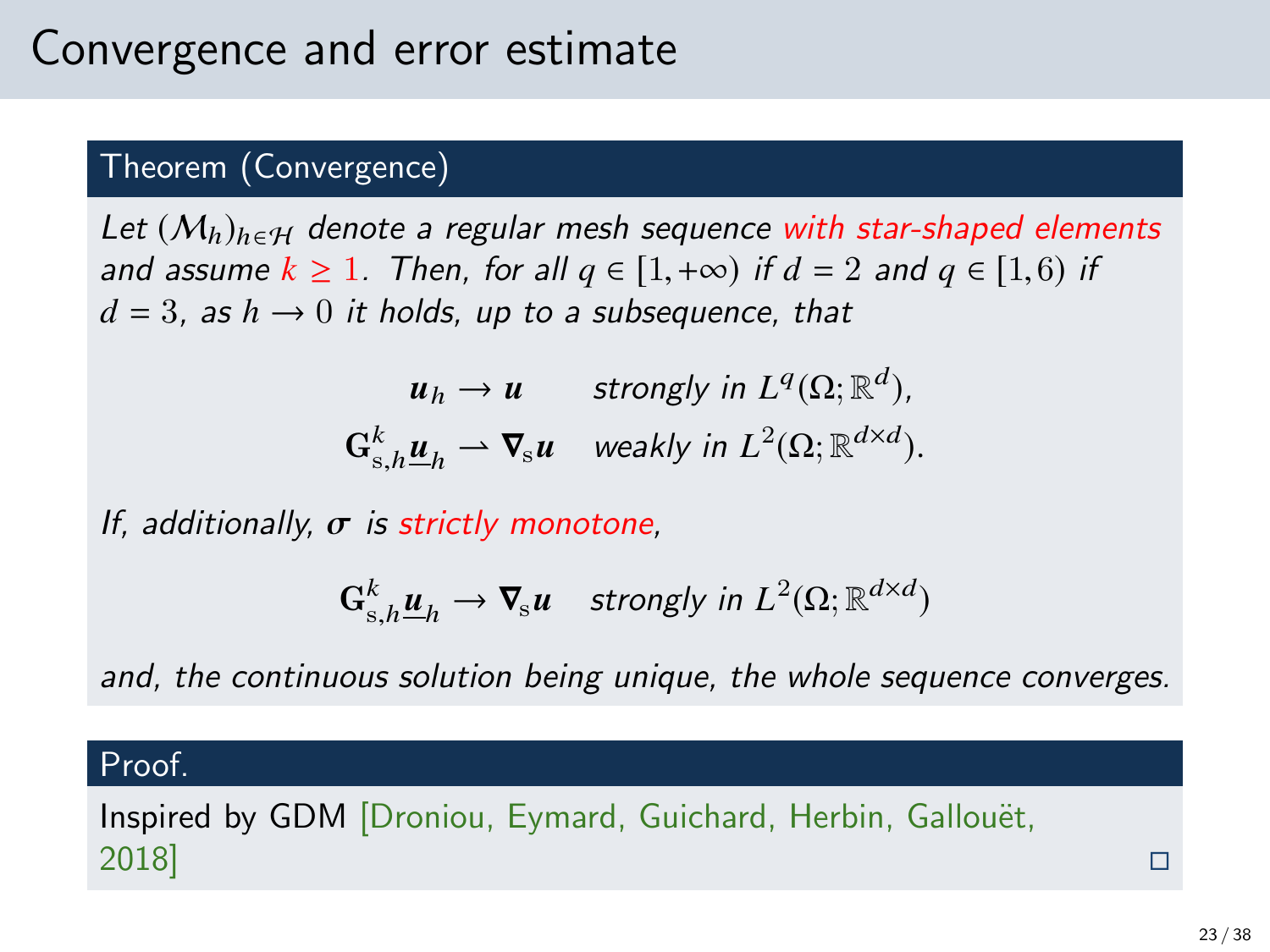### Error estimate

#### Assumption (Strain-stress law/2)

There exists  $\sigma_*, \sigma^* \in (0, +\infty)$  s.t., for a.e.  $\bm{x} \in \Omega$  and all  $\bm{\tau}, \bm{\eta} \in \mathbb{R}_\text{sym}^{d \times d}$ ,

$$
|\sigma(x,\tau) - \sigma(x,\eta)| \le \sigma^* |\tau - \eta|, \qquad \text{(Lipschitz continuity)}
$$
  

$$
(\sigma(x,\tau) - \sigma(x,\eta)) : (\tau - \eta) \ge \sigma_* |\tau - \eta|^2. \qquad \text{(strong monotonicity)}
$$

#### Theorem (Error estimate)

Let  $(M_h)_{h \in H}$  denote a regular mesh sequence with star-shaped elements and  $k \ge 1$ . Then, if  $u \in H^{k+2}(\mathcal{T}_h;\mathbb{R}^d)$  and  $\sigma(\cdot,\nabla_s u) \in H^{k+1}(\mathcal{T}_h;\mathbb{R}^{d \times d})$ ,

$$
\begin{split} \|\mathbf{G}_{\mathrm{s},h}^{k}\underline{\boldsymbol{u}}_{h} - \boldsymbol{\nabla}_{\mathrm{s}}\boldsymbol{u}\|_{L^{2}(\Omega;\mathbb{R}^{d\times d})} + |\underline{\boldsymbol{u}}_{h}|_{\mathrm{s},h} \\ &\lesssim h^{k+1}\left(|\boldsymbol{u}|_{H^{k+2}(\mathcal{T}_{h};\mathbb{R}^{d})} + |\boldsymbol{\sigma}(\cdot,\boldsymbol{\nabla}_{\mathrm{s}}\boldsymbol{u})|_{H^{k+1}(\mathcal{T}_{h};\mathbb{R}^{d\times d})}\right), \end{split}
$$

with hidden constant only depending on  $\Omega$ ,  $k$ ,  $\overline{\sigma}$ ,  $\underline{\sigma}$ ,  $\sigma^*$ ,  $\sigma_*$ ,  $\gamma$ , the mesh<br>regularity and an unner bound of ll fllass ash regularity and an upper bound of  $||f||_{L^2(\Omega;\mathbb{R}^d)}$ .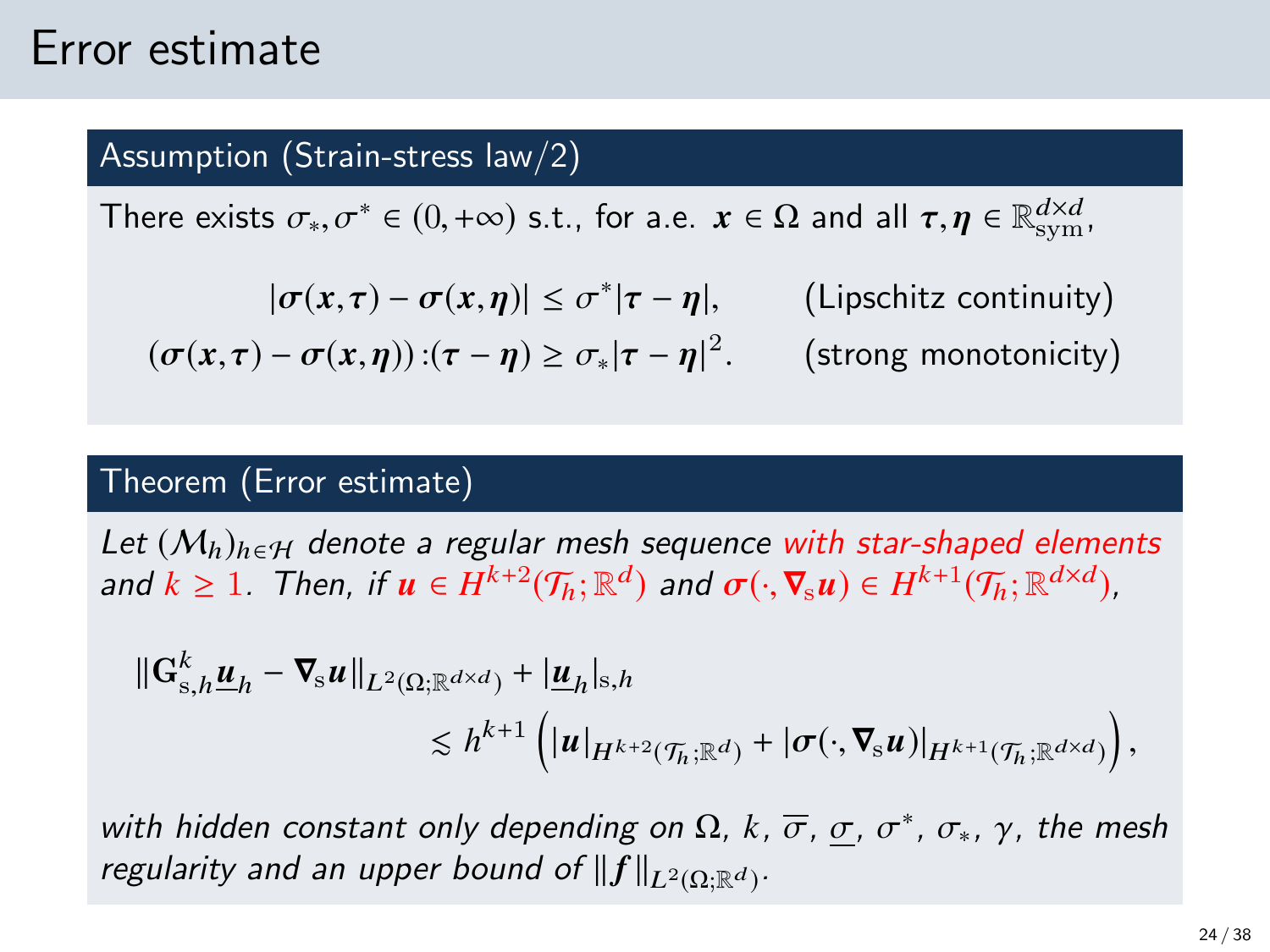For  $k = 0$ , stability cannot be enforced through local terms We therefore consider  $\mathrm{a}^{\mathrm{lo}}_h: \underline{U}^0_h \times \underline{U}^0_h$  s.t.

$$
\mathrm{a}_h^{\mathrm{lo}}(\underline{\boldsymbol{u}}_h, \underline{\boldsymbol{v}}_h) \coloneqq \mathrm{a}_h(\underline{\boldsymbol{u}}_h, \underline{\boldsymbol{v}}_h) + \mathrm{j}_h(\mathbf{p}_h^1 \underline{\boldsymbol{u}}_h, \mathbf{p}_h^1 \underline{\boldsymbol{v}}_h),
$$

with jump penalisation bilinear form

$$
\mathfrak{j}_h(u,v) \coloneqq \sum_{F \in \mathcal{F}_h} h_F^{-1} \int_F [u]_F \cdot [v]_F
$$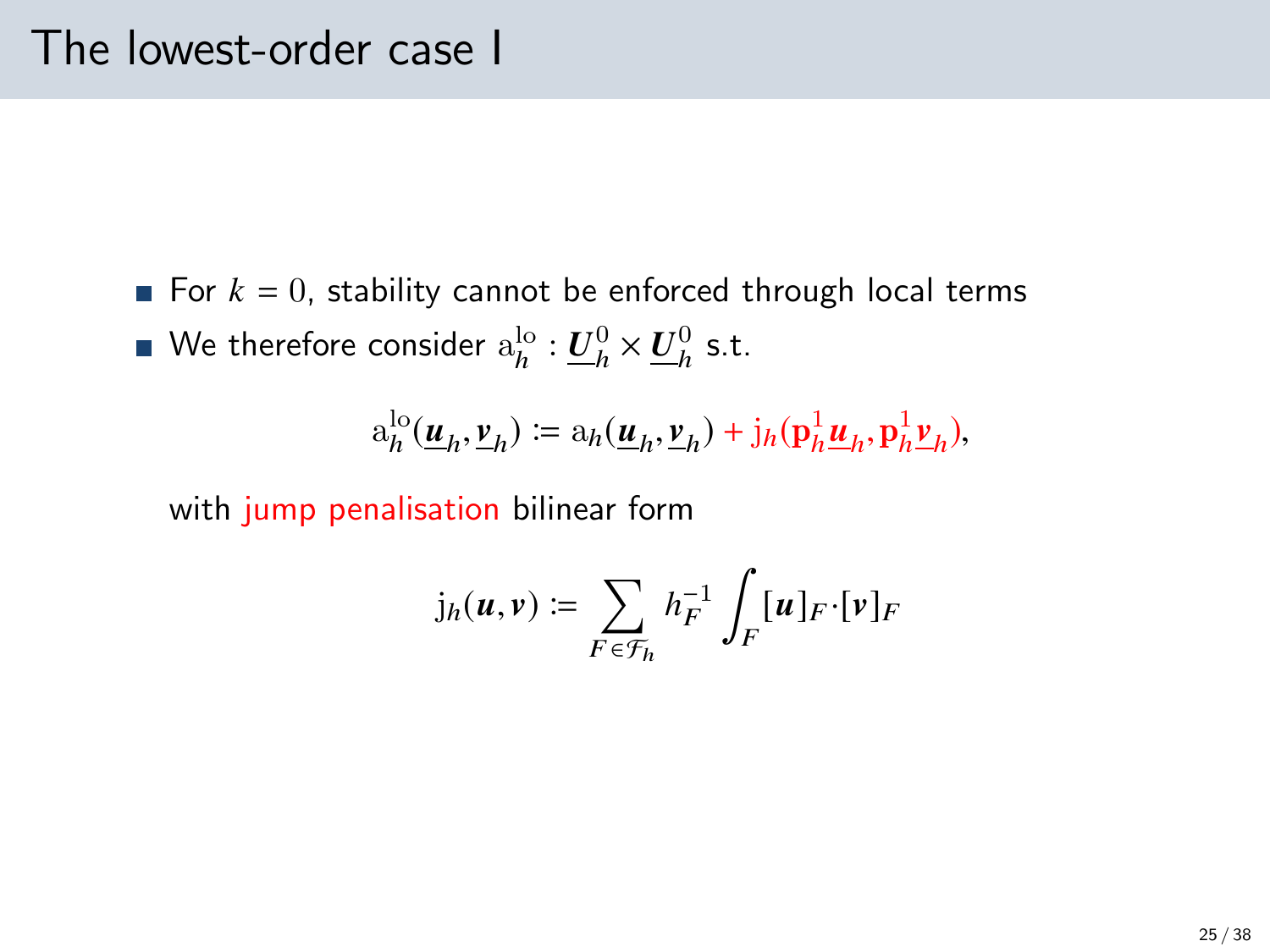Consider, e.g., isotropic homogeneous linear elasticity, that is

$$
\sigma(\tau) = 2\mu\tau + \lambda \operatorname{tr}(\tau)I_d \quad \text{with} \quad 2\mu - d\lambda^- \ge \alpha > 0
$$

Coercivity is ensured by Korn's inequality in broken spaces:

$$
\alpha \|\underline{\mathbf{v}}_h\|_{\varepsilon,h}^2 \lesssim \mathbf{a}_h^{\mathrm{lo}}(\underline{\mathbf{v}}_h, \underline{\mathbf{v}}_h) \qquad \forall \underline{\mathbf{v}}_h \in \underline{U}_{h,0}^0,
$$

where

$$
\|\underline{\boldsymbol{\nu}}_h\|_{\epsilon,h}\coloneqq \left(\|\boldsymbol{\nu}_h\|_{{\rm dG},h}^2+|\underline{\boldsymbol{\nu}}_h|_{s,h}^2\right)^{\frac{1}{2}}
$$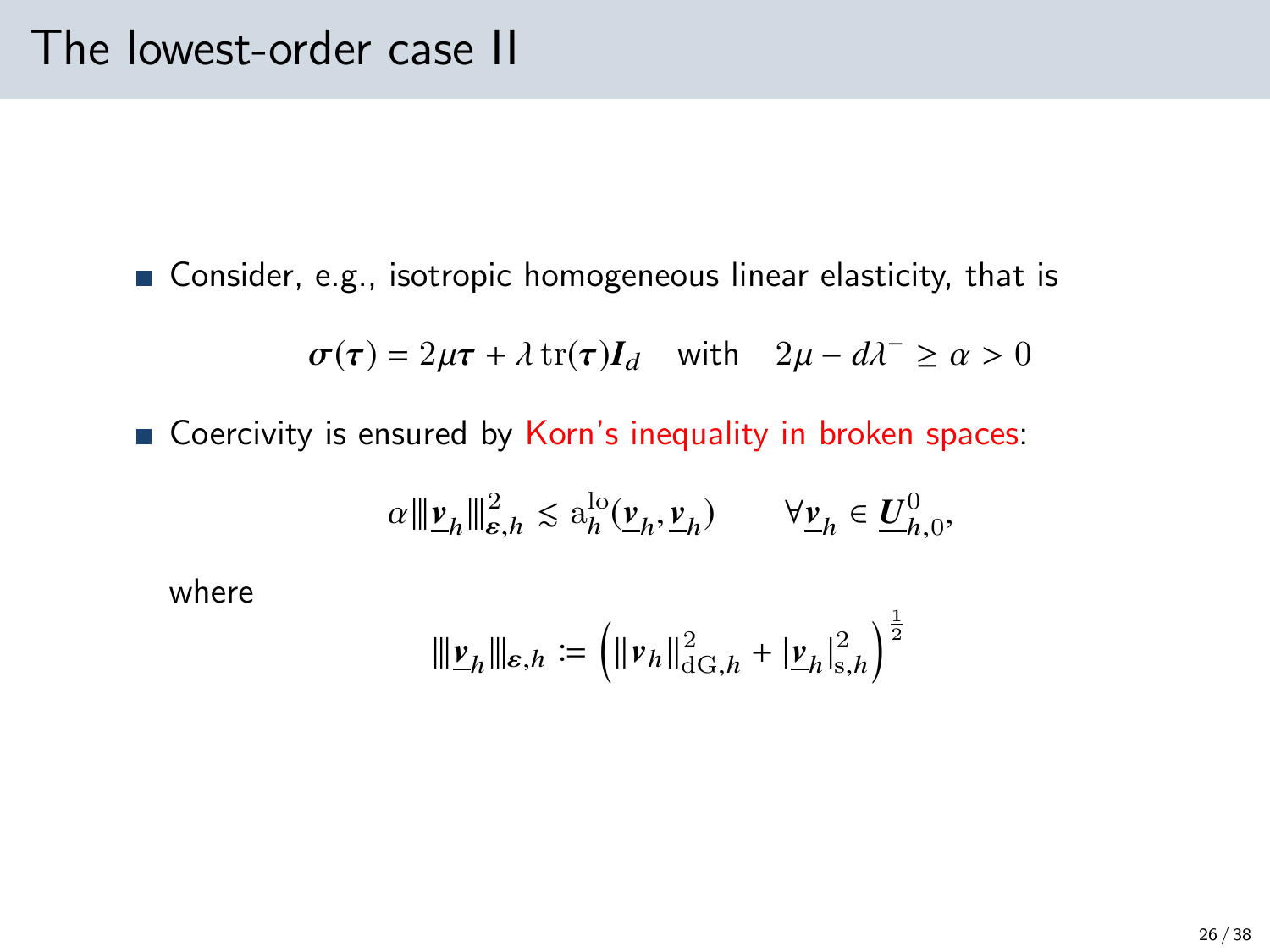### Theorem (Energy error estimate,  $k = 0$ )

Let  $(\mathcal{M}_h)_{h\in\mathcal{H}}$  denote a regular mesh sequence. Then, if  $\boldsymbol{u}\in H^2(\mathcal{T}_h;\mathbb{R}^d)$ ,

$$
\begin{aligned} \|\nabla_h \mathbf{p}_h^1 \underline{\boldsymbol{u}}_h - \nabla \boldsymbol{u} \|_{L^2(\Omega)^{d \times d}} + |\underline{\boldsymbol{u}}_h|_{\mathbf{s},h} \\ &\leq h \alpha^{-1} \left( |\boldsymbol{u}|_{H^2(\mathcal{T}_h; \mathbb{R}^d)} + |\sigma(\nabla_{\mathbf{s}} \boldsymbol{u})|_{H^1(\mathcal{T}_h; \mathbb{R}^{d \times d})} \right), \end{aligned}
$$

with hidden constant independent of h, u, of the Lamé parameters and of f. This estimate can be proved to be uniform in  $\lambda$ .

### Remark (Star-shaped assumption)

We do not need the star-shaped assumption for  $k = 0$ , since the strain projector coincides with the elliptic projector, whose approximation properties do not require local Korn inequalities.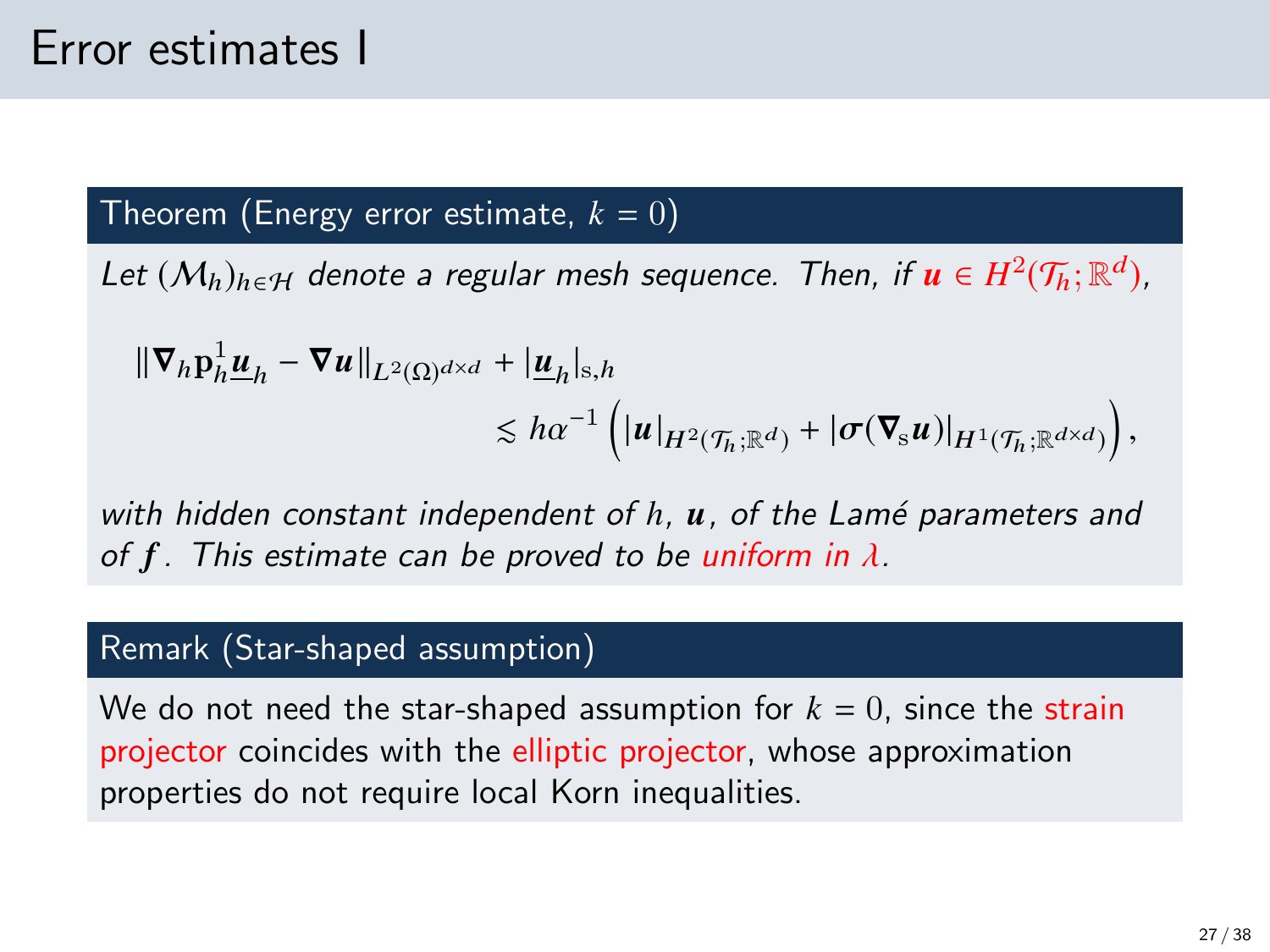### $\mathsf{T}$ heorem  $(L^2\text{-}\mathsf{error}\; \mathsf{estimate})$

Under the assumptions of the above theorem, and further assuming  $\lambda \geq 0$ , elliptic regularity, and  $f \in H^1(\mathcal{T}_h;\mathbb{R}^d)$ , it holds that

$$
\|\mathbf{p}_h^1 \underline{\boldsymbol{u}}_h - \underline{\boldsymbol{u}}\|_{L^2(\Omega)^d} \lesssim h^2 \|f\|_{H^1(\mathcal{T}_h; \mathbb{R}^d)},
$$

with hidden constant independent of both *<sup>h</sup>* and λ.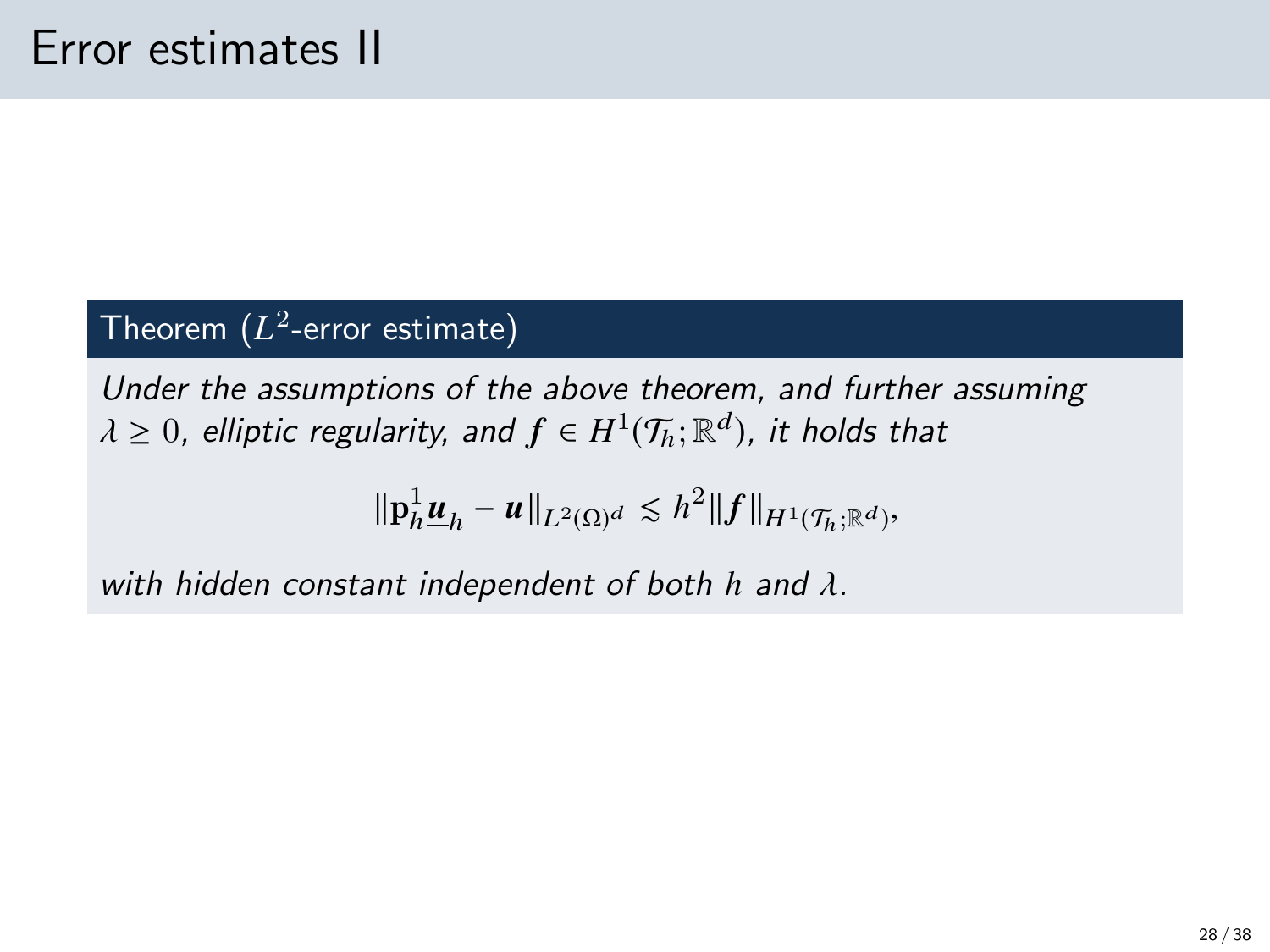Consider the Hencky–Mises model with  $\Phi(\rho) = \mu(e^{-\rho} + 2\rho)$  and  $\alpha = \lambda + \mu$  so that  $\alpha = \lambda + \mu$ , so that

$$
\boldsymbol{\sigma}(\nabla_{\mathbf{s}}\boldsymbol{u}) = ((\lambda - \mu) + \mu e^{-\text{dev}(\nabla_{\mathbf{s}}\boldsymbol{u})}) \text{tr}(\nabla_{\mathbf{s}}\boldsymbol{u})\boldsymbol{I}_d + \mu(2 - e^{-\text{dev}(\nabla_{\mathbf{s}}\boldsymbol{u})})\nabla_{\mathbf{s}}\boldsymbol{u}
$$

We set 
$$
\Omega = (0, 1)^2
$$
,  $\mu = 2$ ,  $\lambda = 1$ , so that

 $u(x) = (\sin(\pi x_1)\sin(\pi x_2), \sin(\pi x_1)\sin(\pi x_2))$ 

 $\blacksquare$  f is inferred from the exact solution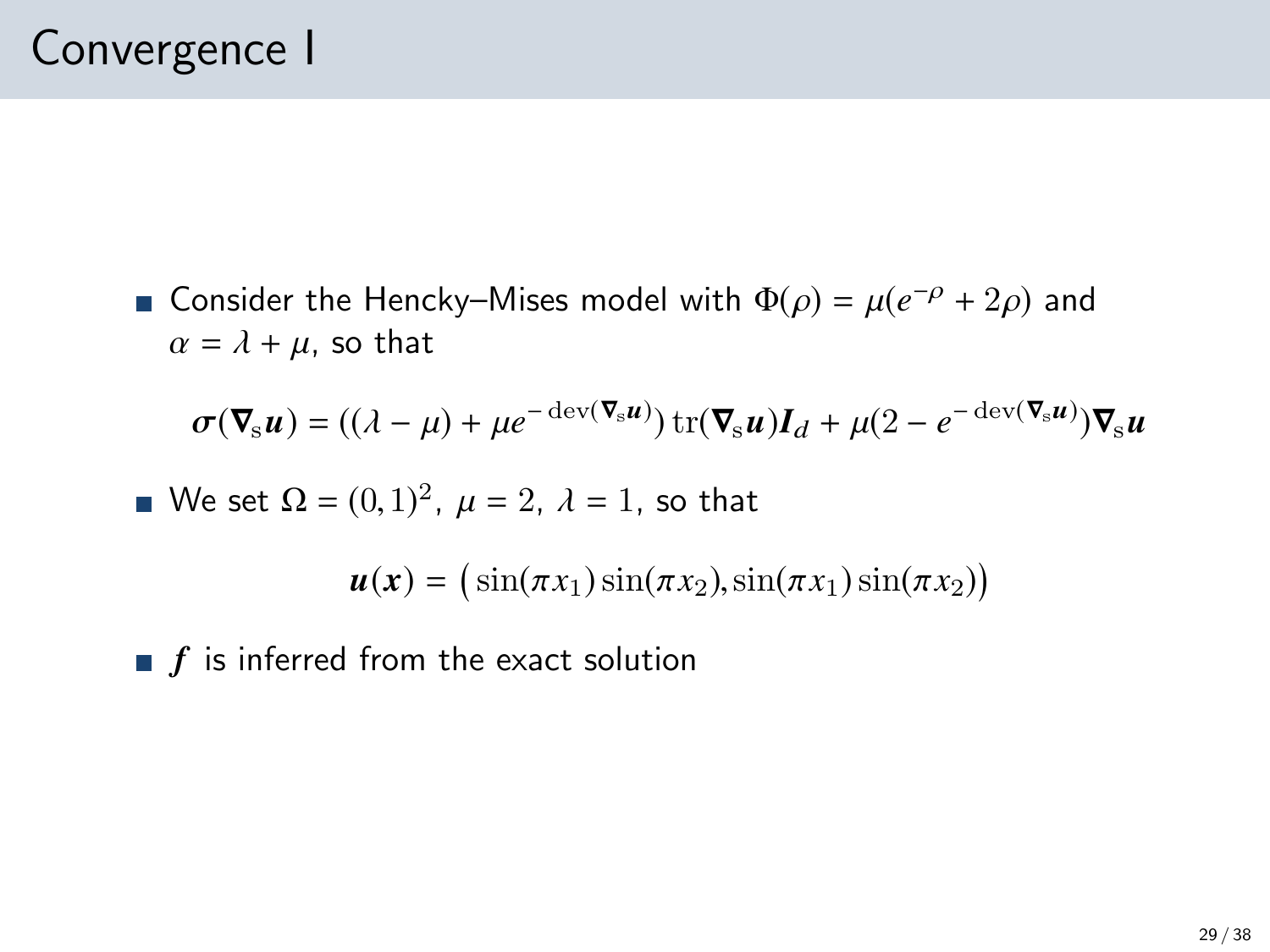# Convergence II

| h                    | $\ \nabla_{\rm s} u - \nabla_{\rm s,h} \underline{u}_h\ $ | <b>EOC</b> | $\ \pi_h^{0,k} u - u_h\ $ | EOC  |  |  |
|----------------------|-----------------------------------------------------------|------------|---------------------------|------|--|--|
| $k=1$                |                                                           |            |                           |      |  |  |
| $3.07 \cdot 10^{-2}$ | $5.59 \cdot 10^{-2}$                                      |            | $7.32 \cdot 10^{-3}$      |      |  |  |
| $1.54 \cdot 10^{-2}$ | $1.51 \cdot 10^{-2}$                                      | 1.9        | $1.05 \cdot 10^{-3}$      | 2.81 |  |  |
| $7.68 \cdot 10^{-3}$ | $3.86 \cdot 10^{-3}$                                      | 1.96       | $1.34 \cdot 10^{-4}$      | 2.96 |  |  |
| $3.84 \cdot 10^{-3}$ | $1.01 \cdot 10^{-3}$                                      | 1.93       | $1.7 \cdot 10^{-5}$       | 2.98 |  |  |
| $1.92 \cdot 10^{-3}$ | $2.59 \cdot 10^{-4}$                                      | 1.96       | $2.15 \cdot 10^{-6}$      | 2.98 |  |  |
| $k = 2$              |                                                           |            |                           |      |  |  |
| $3.07 \cdot 10^{-2}$ | $1.3 \cdot 10^{-2}$                                       |            | $1.47 \cdot 10^{-3}$      |      |  |  |
| $1.54 \cdot 10^{-2}$ | $1.29 \cdot 10^{-3}$                                      | 3.35       | $6.05 \cdot 10^{-5}$      | 4.62 |  |  |
| $7.68 \cdot 10^{-3}$ | $2.11 \cdot 10^{-4}$                                      | 2.6        | $5.36 \cdot 10^{-6}$      | 3.48 |  |  |
| $3.84 \cdot 10^{-3}$ | $2.73 \cdot 10^{-5}$                                      | 2.95       | $3.6 \cdot 10^{-7}$       | 3.9  |  |  |
| $1.92 \cdot 10^{-3}$ | $3.42 \cdot 10^{-6}$                                      | 3.00       | $2.28 \cdot 10^{-8}$      | 3.98 |  |  |
| $k=3$                |                                                           |            |                           |      |  |  |
| $3.07 \cdot 10^{-2}$ | $2.81 \cdot 10^{-3}$                                      |            | $2.39 \cdot 10^{-4}$      |      |  |  |
| $1.54 \cdot 10^{-2}$ | $3.72 \cdot 10^{-4}$                                      | 2.93       | $1.95 \cdot 10^{-5}$      | 3.63 |  |  |
| $7.68 \cdot 10^{-3}$ | $2.16 \cdot 10^{-5}$                                      | 4.09       | $5.47 \cdot 10^{-7}$      | 5.14 |  |  |
| $3.84 \cdot 10^{-3}$ | $1.43 \cdot 10^{-6}$                                      | 3.92       | $1.66 \cdot 10^{-8}$      | 5.04 |  |  |
| $1.92 \cdot 10^{-3}$ | $9.51 \cdot 10^{-8}$                                      | 3.91       | $5.34 \cdot 10^{-10}$     | 4.96 |  |  |

Table: Convergence results on the triangular mesh family.  $EOC =$  estimated order of convergence.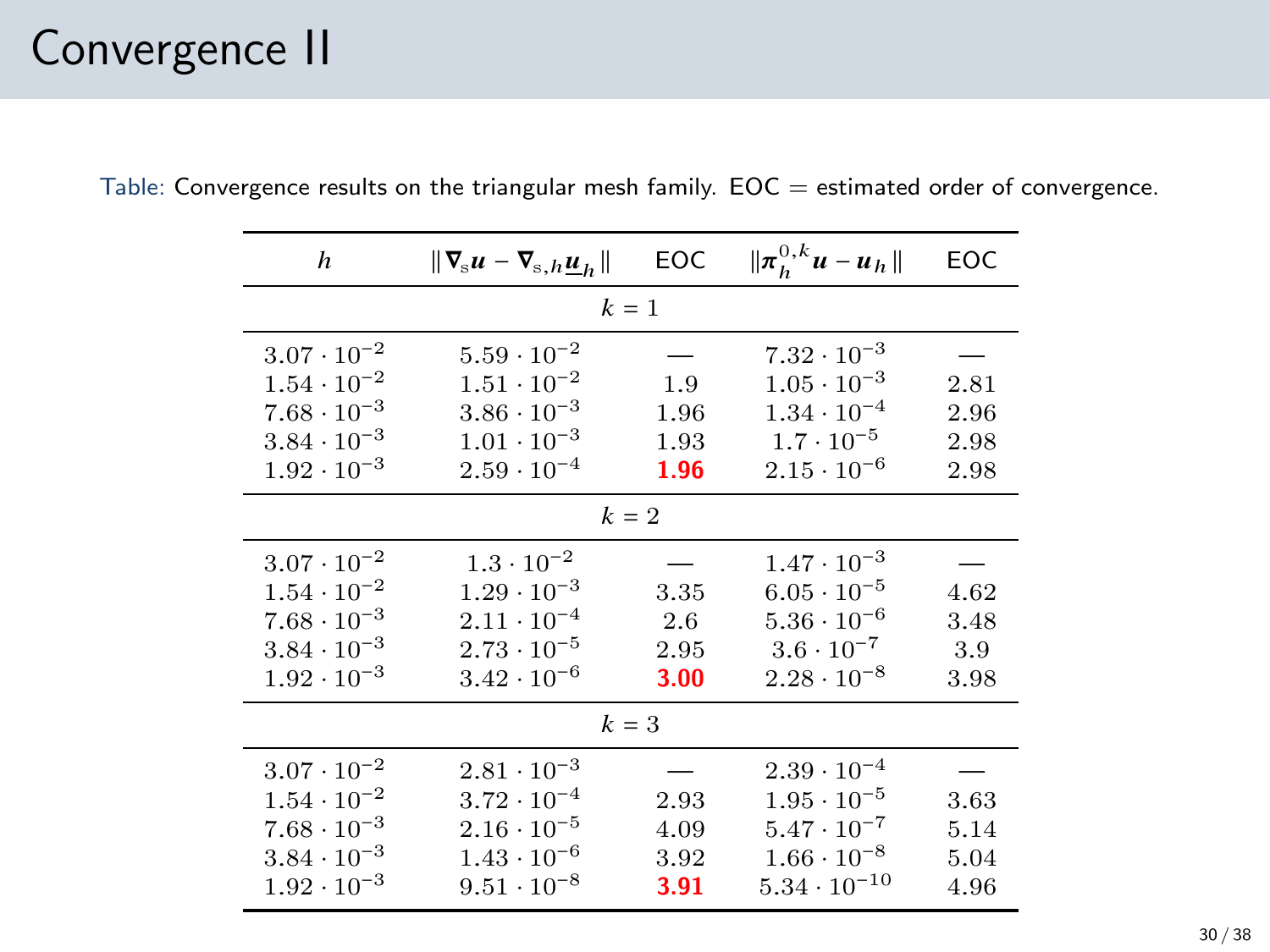# Convergence III

| h                    | $\ \nabla_{\rm s} u - \nabla_{\rm s,h} \underline{u}_h\ $ | <b>EOC</b> | $\ \pi_h^{0,k} u - u_h\ $ | EOC  |  |  |
|----------------------|-----------------------------------------------------------|------------|---------------------------|------|--|--|
| $k=1$                |                                                           |            |                           |      |  |  |
| $6.3 \cdot 10^{-2}$  | 0.22                                                      |            | $2.75 \cdot 10^{-2}$      |      |  |  |
| $3.42 \cdot 10^{-2}$ | $3.72 \cdot 10^{-2}$                                      | 2.89       | $3.73 \cdot 10^{-3}$      | 3.27 |  |  |
| $1.72 \cdot 10^{-2}$ | $7.17 \cdot 10^{-3}$                                      | 2.4        | $4.83 \cdot 10^{-4}$      | 2.97 |  |  |
| $8.59 \cdot 10^{-3}$ | $1.44 \cdot 10^{-3}$                                      | 2.31       | $6.14 \cdot 10^{-5}$      | 2.97 |  |  |
| $4.3 \cdot 10^{-3}$  | $2.4 \cdot 10^{-4}$                                       | 2.59       | $7.7 \cdot 10^{-6}$       | 3.00 |  |  |
| $k=2$                |                                                           |            |                           |      |  |  |
| $6.3 \cdot 10^{-2}$  | $2.68 \cdot 10^{-2}$                                      |            | $3.04 \cdot 10^{-3}$      |      |  |  |
| $3.42 \cdot 10^{-2}$ | $7.01 \cdot 10^{-3}$                                      | 2.2        | $3.56 \cdot 10^{-4}$      | 3.51 |  |  |
| $1.72 \cdot 10^{-2}$ | $1.09 \cdot 10^{-3}$                                      | 2.71       | $3.31 \cdot 10^{-5}$      | 3.46 |  |  |
| $8.59 \cdot 10^{-3}$ | $1.41 \cdot 10^{-4}$                                      | 2.95       | $2.53 \cdot 10^{-6}$      | 3.7  |  |  |
| $4.3 \cdot 10^{-3}$  | $1.96 \cdot 10^{-5}$                                      | 2.85       | $1.72 \cdot 10^{-7}$      | 3.89 |  |  |
| $k=3$                |                                                           |            |                           |      |  |  |
| $6.3 \cdot 10^{-2}$  | $1.11 \cdot 10^{-2}$                                      |            | $1.08 \cdot 10^{-3}$      |      |  |  |
| $3.42 \cdot 10^{-2}$ | $1.92 \cdot 10^{-3}$                                      | 2.87       | $9.29 \cdot 10^{-5}$      | 4.02 |  |  |
| $1.72 \cdot 10^{-2}$ | $2.79 \cdot 10^{-4}$                                      | 2.81       | $6.13 \cdot 10^{-6}$      | 3.95 |  |  |
| $8.59 \cdot 10^{-3}$ | $2.54 \cdot 10^{-5}$                                      | 3.45       | $2.88 \cdot 10^{-7}$      | 4.4  |  |  |
| $4.3 \cdot 10^{-3}$  | $1.61 \cdot 10^{-6}$                                      | 3.99       | $1.24 \cdot 10^{-8}$      | 4.55 |  |  |

Table: Convergence results on the hexagonal mesh family.  $EOC =$  estimated order of convergence.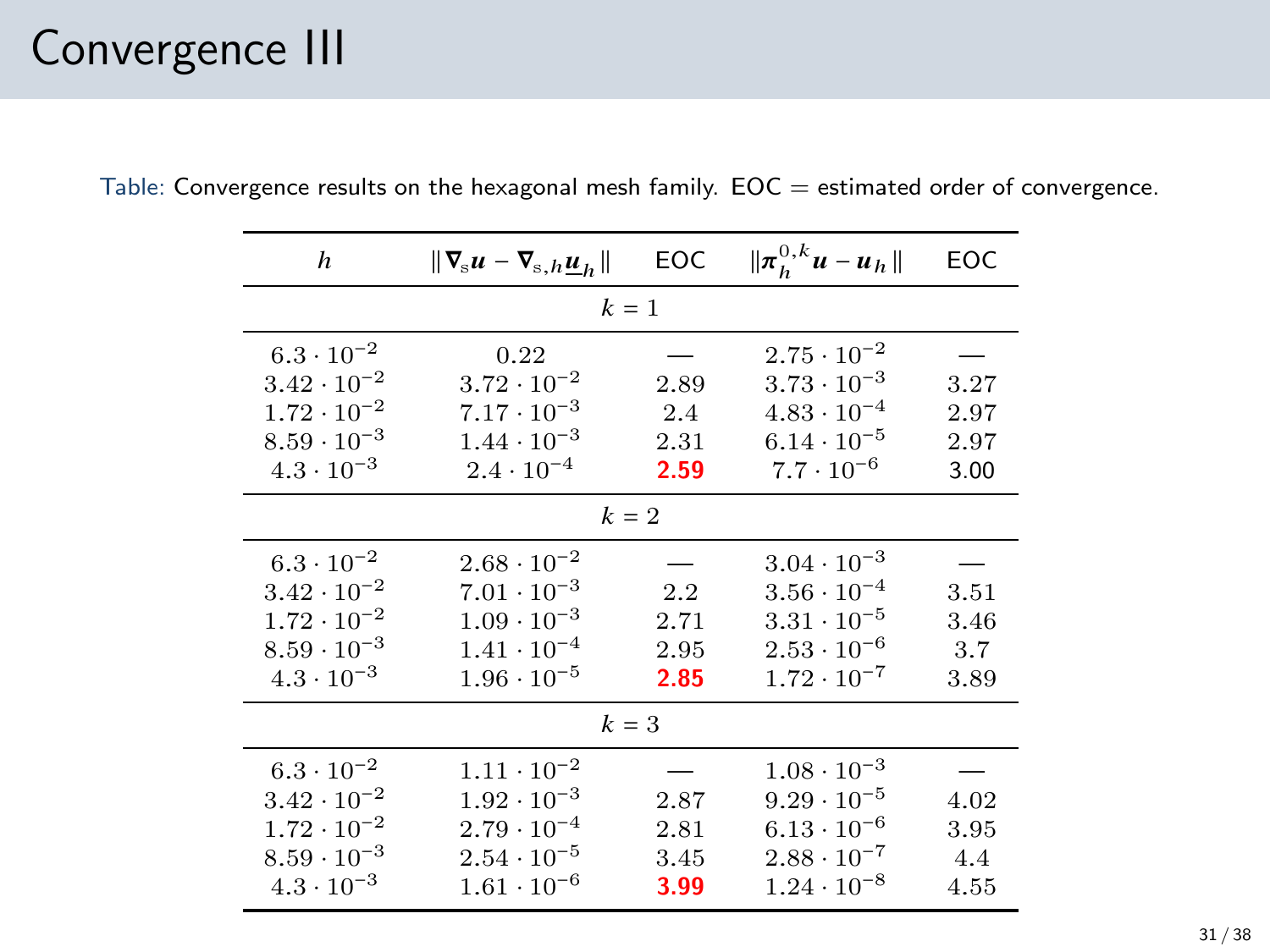### Numerical examples I



Figure: Shear and tensile test cases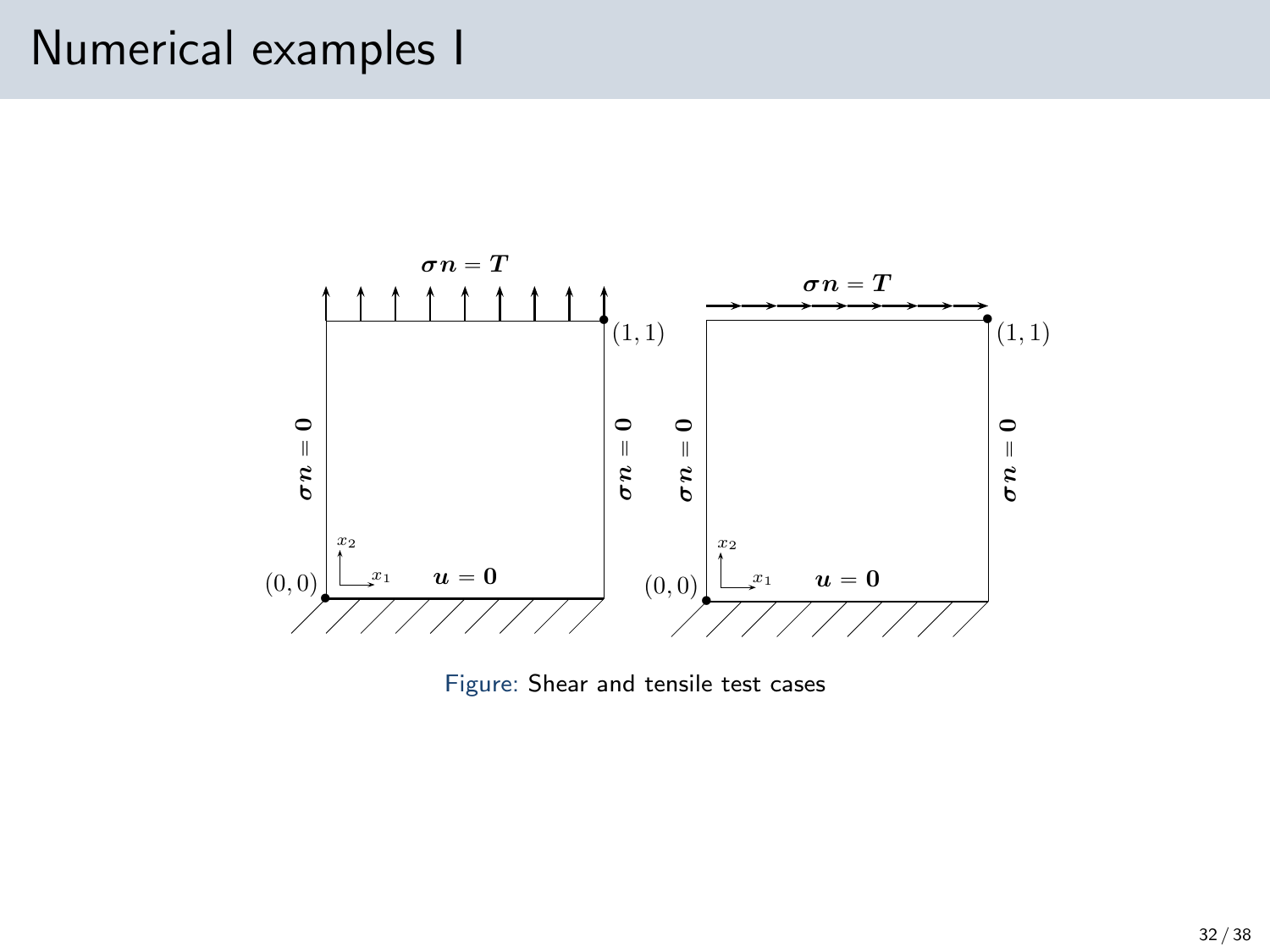## Numerical examples II



Figure: Tensile test case: Stress norm on the deformed domain. Values in  $10^5 \mathrm{Pa}$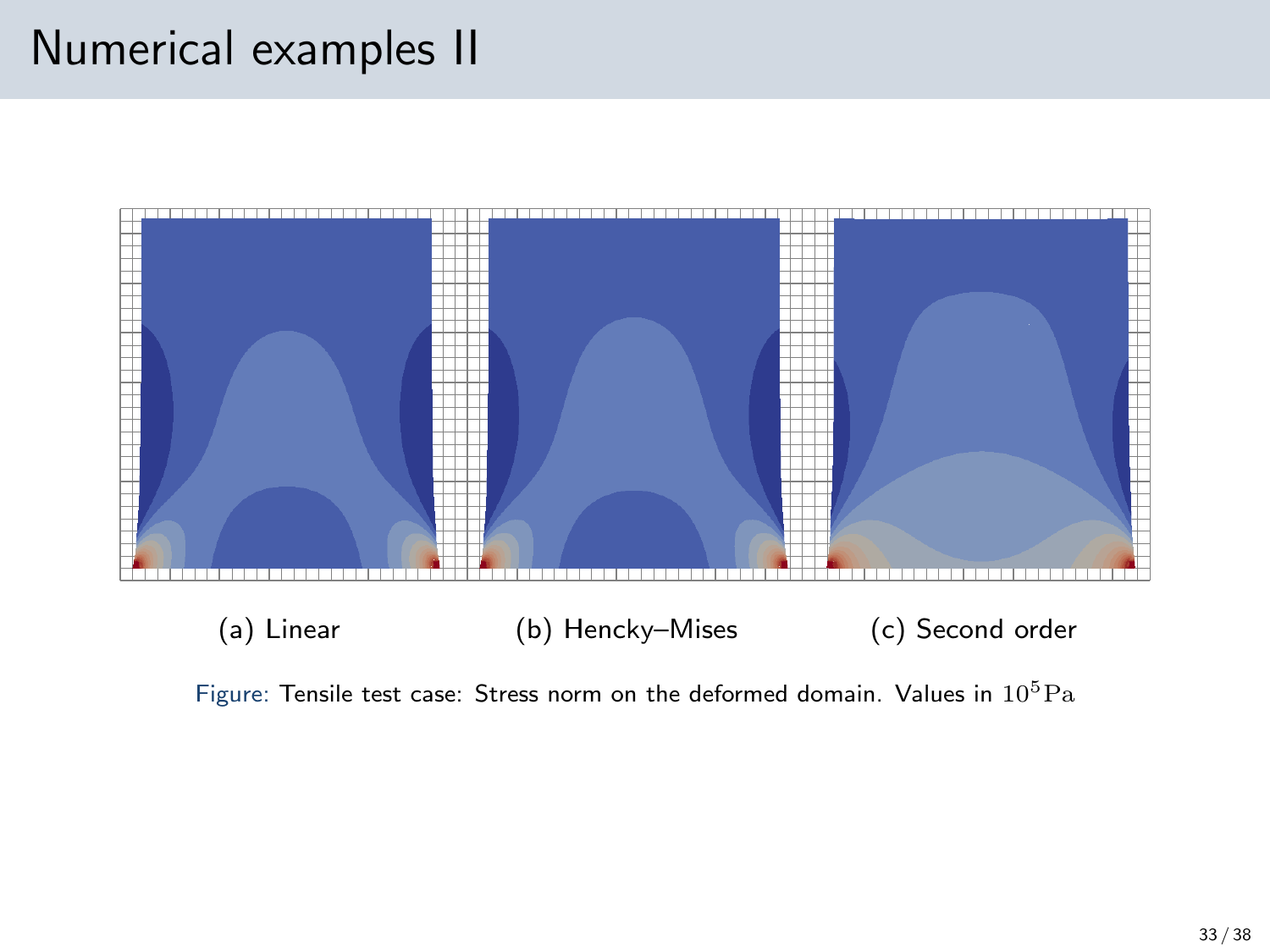### Numerical examples III



Figure: Shear test case: Stress norm on the deformed domain. Values in  $10^4 \text{Pa}$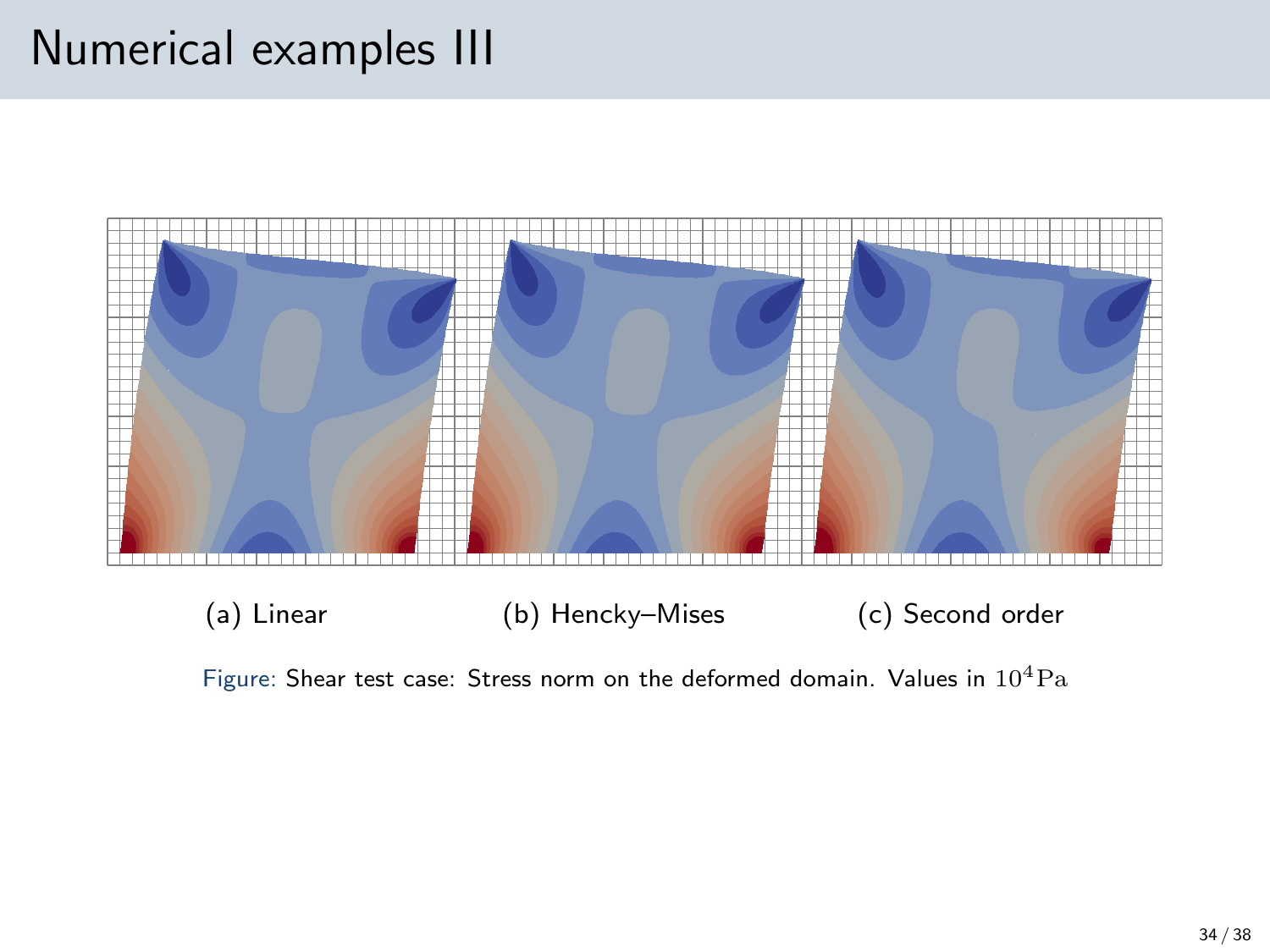### Numerical examples IV



Figure: Energy vs  $h$ , tensile and shear test cases, linear model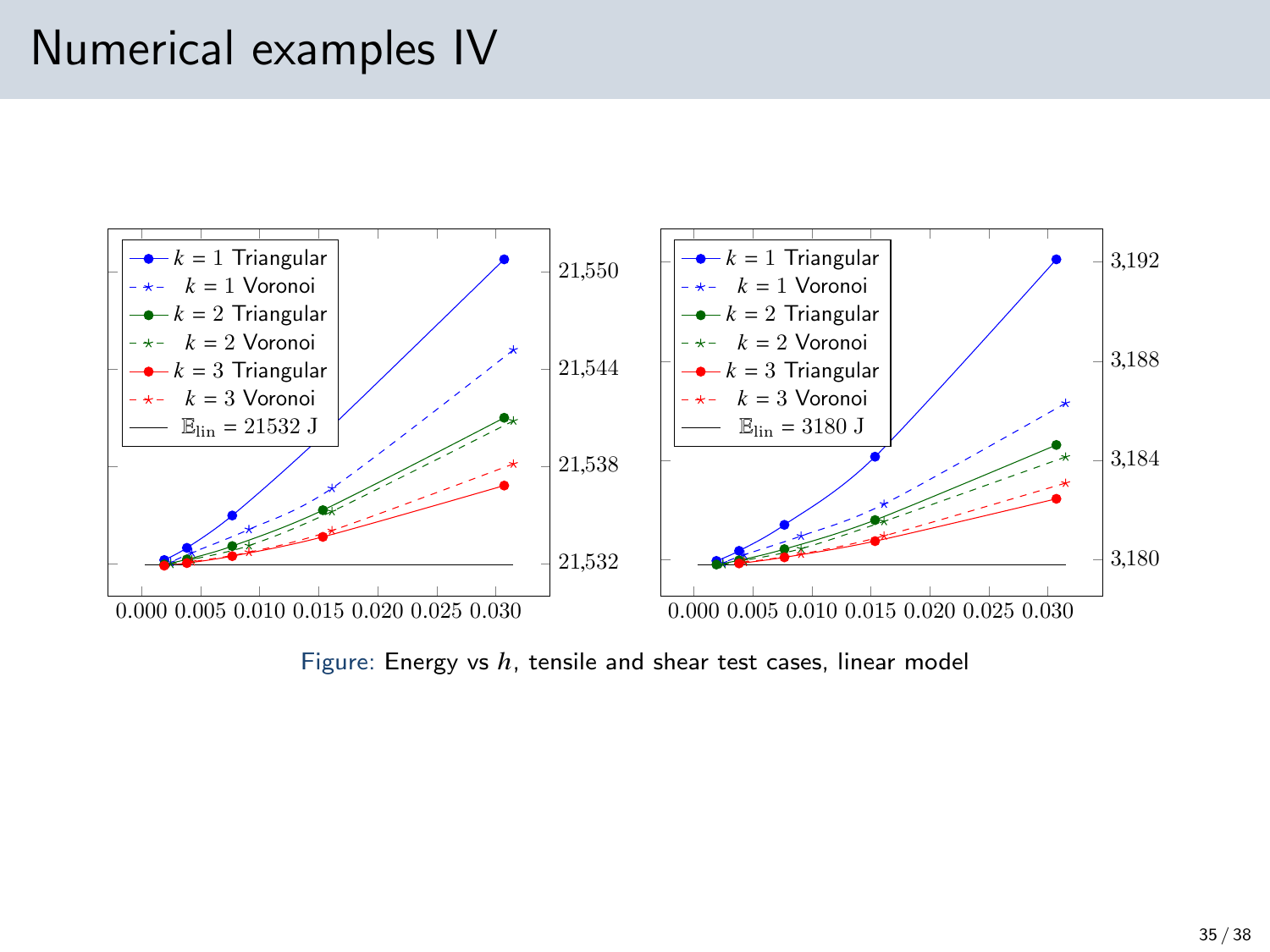### Numerical examples V



Figure: Energy vs  $h$ , tensile and shear test cases, Hencky–Mises model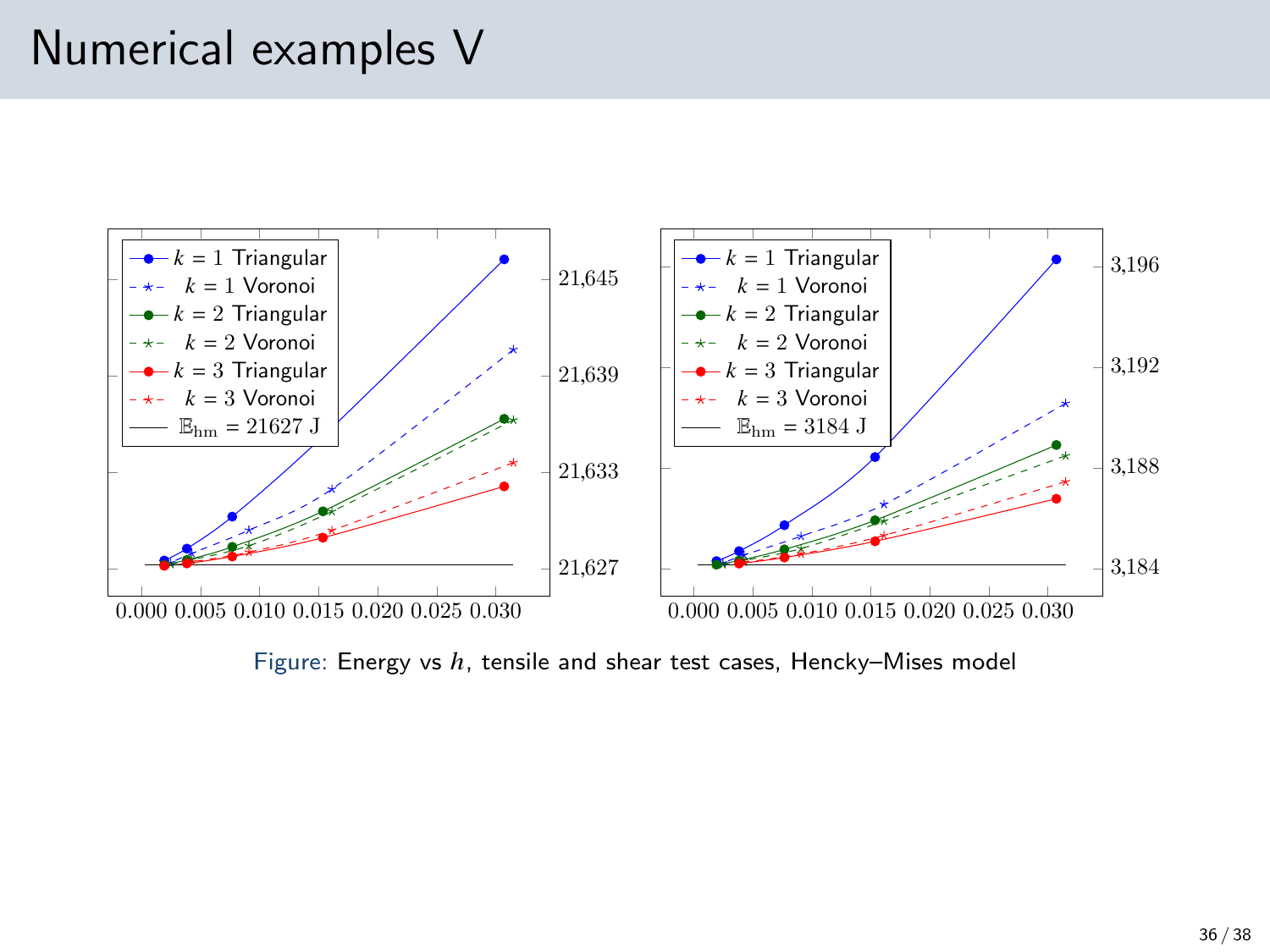# HHO implementations and more

- Code\_Aster <https://www.code-aster.org> (EDF)
- Code\_Saturne <https://www.code-saturne.org> (EDF)
- HArD::Core2D <https://github.com/jdroniou/HArDCore2D> (J. Droniou)
- POLYPHO <http://www.comphys.com> (R. Specogna)
- SpaFEDte <https://github.com/SpaFEDTe/spafedte.github.com> (L. Botti)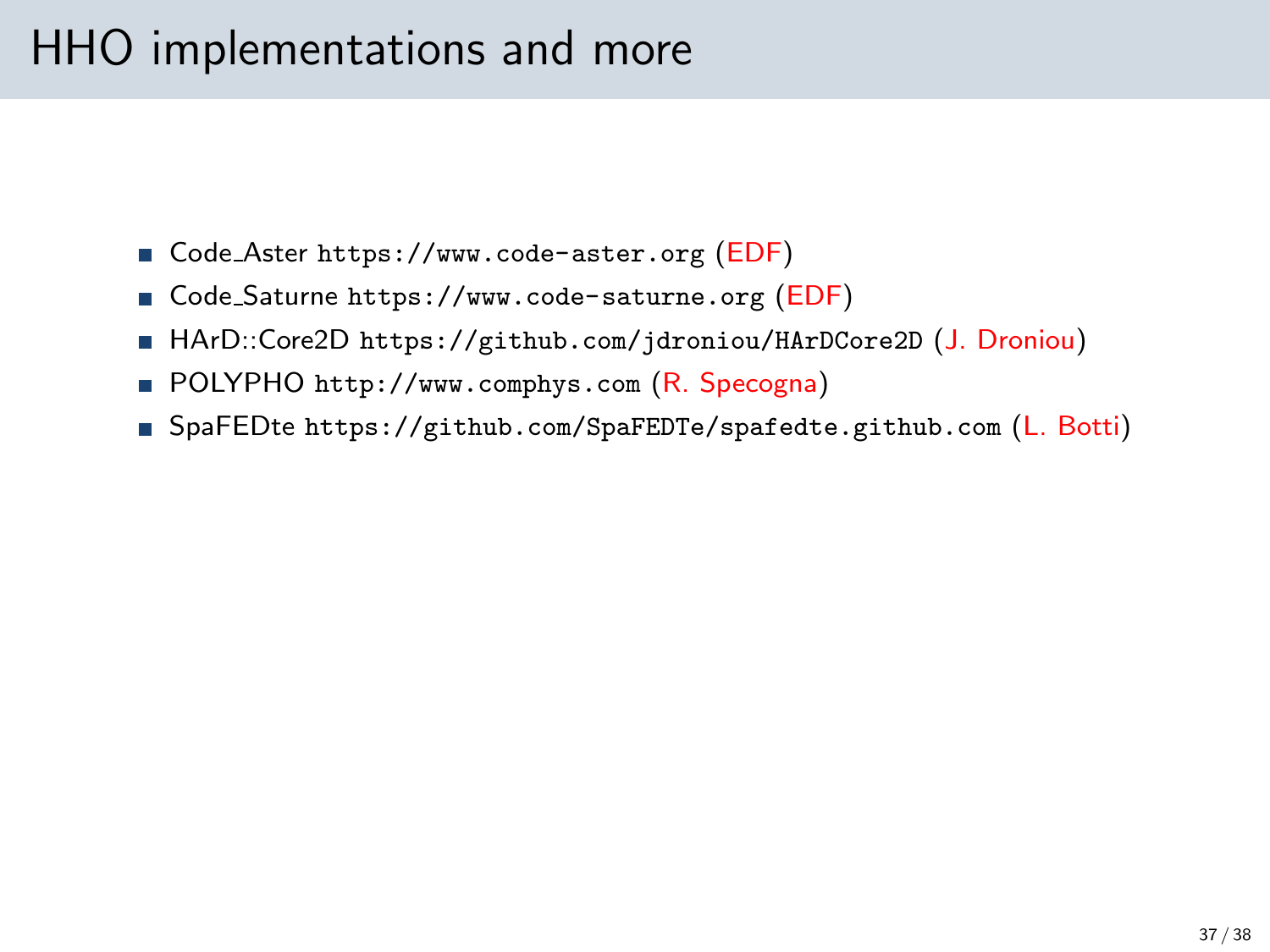# HHO implementations and more

- Code\_Aster <https://www.code-aster.org> (EDF)
- Code\_Saturne <https://www.code-saturne.org> (EDF)
- HArD::Core2D <https://github.com/jdroniou/HArDCore2D> (J. Droniou)
- POLYPHO <http://www.comphys.com> (R. Specogna)
- SpaFEDte <https://github.com/SpaFEDTe/spafedte.github.com> (L. Botti)

### Coming soon:



D. A. Di Pietro and J. Droniou The Hybrid High-Order Method for Polytopal Meshes Design, Analysis, and Applications